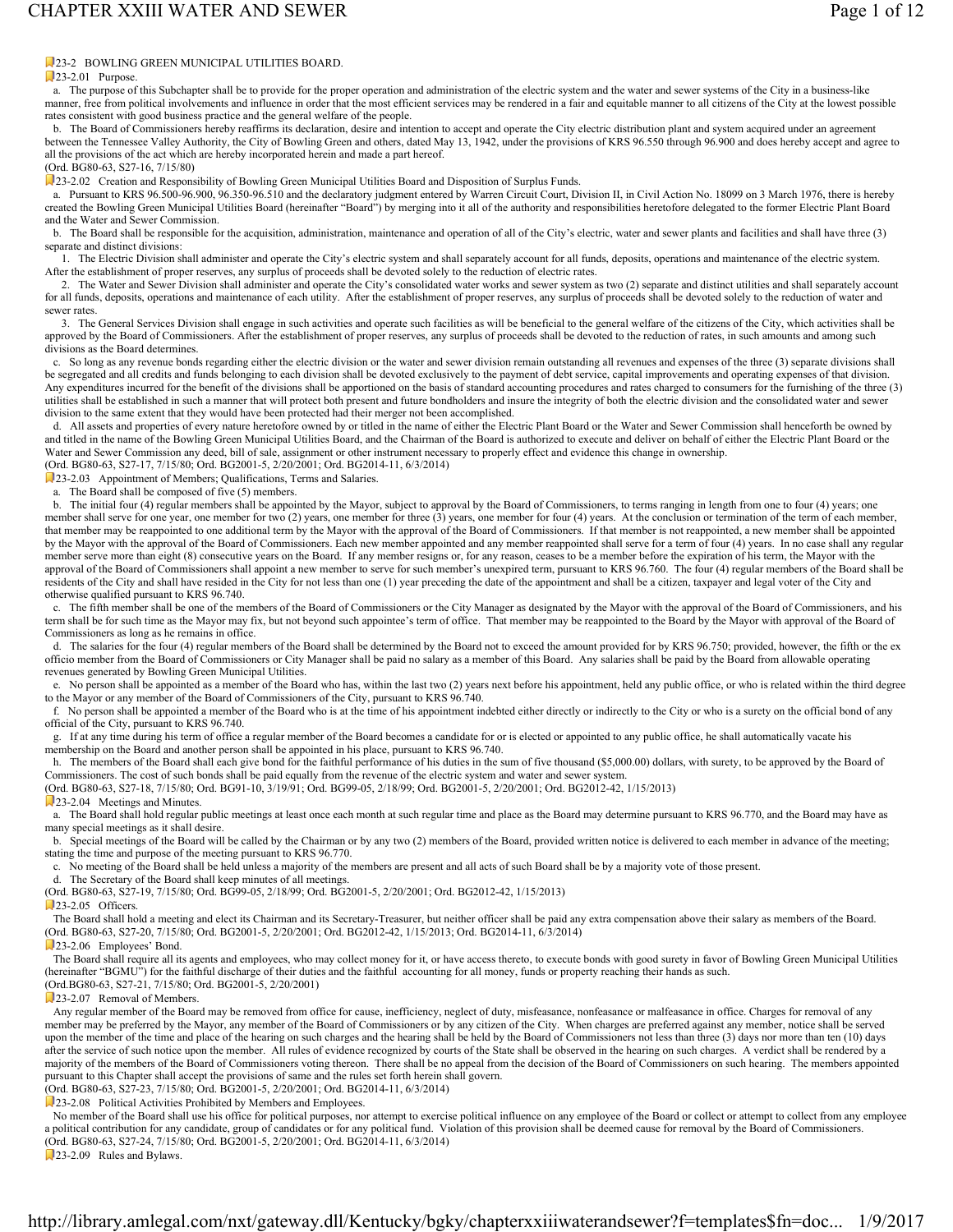## CHAPTER XXIII WATER AND SEWER **Page 2 of 12**

The Board shall adopt rules, regulations and bylaws which shall be kept in a permanent record and shall remain in the custody of the Secretary of the Board, pursuant to KRS 96.770. The Board shall provide to the members of the Board of Commissioners copies of any proposed additions, revisions, or deletions to the By-Laws.

(Ord. BG80-63, S27-25, 7/15/80; Ord. BG2001-5, 2/20/2001; Ord. BG2014-11, 6/3/2014)

23-2.10 Annual Independent Audit.

 The Board shall have a certified public accountant audit its financial affairs and records at least once each year. Such audit, or a copy thereof, shall be filed with the City Manager and Board of Commissioners signed by the accountant who made it, and the Board shall then file a complete report of its operations for the preceding year. (Ord. BG80-63, S27-27, 7/15/80; Ord. BG2001-5, 2/20/2001; Ord. BG2014-11, 6/3/2014)

23-2.11 Deposit of Collections and Investment Policy.

All funds collected from its customers by the Board from all divisions shall be deposited daily into banks or other institutions in accordance with the Investment Policy of the Board now in effect or as amended. All funds collected by the Board shall be invested and utilized in accordance with the Investment Policy of the Board now in effect or as amended. (Ord. BG80-63, S27-28, 7/15/80; Ord. BG95-33, 8/15/95; Ord. BG2001-5, 2/20/2001; Ord. BG2014-11, 6/3/2014)

**23-2.12** City's Liability for Salaries and Other Obligations.

The City shall not be liable for the payment of any salaries or compensation to any of the members of the Board or for the payment of any salary, compensation or expenses of any employed by the Board, pursuant to KRS 96.750. Likewise, the City shall in no way be liable for the payment of any indebtedness or obligations of any nature incurred by the Board. All of these foregoing obligations shall be payable solely out of the revenues obtained by the Board, in accordance with KRS 96.550 to 96.900. (Ord. BG80-63, S27-29, 7/15/80; Ord. BG2001-5, 2/20/2001; Ord. BG2014-11, 6/3/2014)

 $23-213$  Insurance

The Board shall purchase such insurance as it considers advisable in connection with the properties, assets and operation of the electric system, water and sewer system, and general services system so that the City of Bowling Green and the Board shall be adequately protected and indemnified against any loss and damage that may be occasioned by loss or damage to properties of the systems or that might result from the operation of the systems.

(Ord. BG80-63, S27-30, 7/15/80; Ord. BG2001-5, 2/20/2001; Ord. BG2014-11, 6/3/2014)

23-2.14 General Manager.

 a. Pursuant to KRS 96.780, the Board shall appoint and employ a General Manager who shall be qualified by training and experience for the general management of the operation of the electric system, general services system and water and sewer system. The term General Manager shall be equivalent to the term "Superintendent" as used in KRS 96.780 and throughout KRS 96.550 to 96.900.

b. The General Manager's salary shall be fixed by the Board and he shall have such authority as set out in KRS 96.780, and as further delegated to him hereinafter and as delegated to him by the Board.

 c. The Board shall fix a reasonable bond which shall be executed by the General Manager for the faithful performance of his duties and the accounting of all funds coming into his hand by virtue of his office. The cost of such bond shall be paid equally out of the revenue of the electric system, water and sewer system and general services system.

 d. The General Manager shall have the control of all actual construction, and repairs, the immediate management and operation of the electric system, water and sewer system and general services system and the enforcement and execution of all rules, regulations, programs, plans and decisions made or adopted by the Board pursuant to KRS 96.780.

 e. The General Manager shall let all contracts subject to the approval of the Board and all contracts shall be in the name of the Board and shall be signed by the General Manager and attested by the Secretary or Chairman of the Board if required pursuant to KRS 96.780.

 f. The General Manager shall make and keep or cause to be made and kept full and proper books and records, subject to the supervision and direction of the Board and the provisions of applicable contracts, pursuant to KRS 96.780.

g. The General Manager shall appoint all employees and fix their duties and compensation, subject to and with the approval of the Board, pursuant to KRS 96.780.

h. The General Manager shall be removable by such Board for inefficiency, neglect of duty, misfeasance or malfeasance, pursuant to KRS 96.780.

(Ord. BG80-63, S27-31, 7/15/80; Ord. BG99-05, 2/18/99; Ord. BG2001-5, 2/20/2001; Ord. BG2014-11, 6/3/2014)

23-2.15 Employees; Purchases and Salaries.

a. The General Manager shall not have the right to pay any bonuses other than Christmas salary bonuses or incentives.

 b. No employee of the Board and no one engaged by the Board shall have authority to purchase supplies for the systems or to contract indebtedness therefore unless specifically authorized to do so by such Board. All such contracts or obligations shall be in writing upon serially numbered orders or contract forms. These shall be issued in such multiple copies as such Board may require.

(Ord. BG80-63, S27-32, 7/15/80; Ord. BG99-05, 2/18/99; Ord. BG2001-5, 2/20/2001; Ord. BG2014-11, 6/3/2014)

23-2.16 Rate Schedules, Rules and Regulations.

A copy of the schedule of the current rates and charges in effect and a copy of all rules and regulations of the Board relating to the electric, general services and water and sewer systems shall be kept on public file in the office of the Board pursuant to KRS 96.780.

(Ord. BG80-63, S27-33, 7/15/80; Ord. BG2001-5, 2/20/2001; Ord. BG2014-11, 6/3/2014)

23-2.17 Billings for All Utilities.

The Board, for the rendition of electric services and water and sewer services shall bill for all services rendered to each customer on one monthly bill which shall show each separate item charged for, same to be collected and enforced together. All monthly charges for electric services and water and sewer services rendered shall be due on the final date shown on the monthly bills. Should any monthly bill remain unpaid and delinquent for a period of eight (8) days subsequent to the final payment date shown on the bill, all electric services and water and sewer services may be discontinued and such service may be reinstated before all delinquent charges are paid in full and a reconnection charge is paid in full. (Ord. BG80-63, S27-35, 7/15/80; Ord. BG2001-5, 2/20/2001; Ord. BG2014-11, 6/3/2014)

23-2.18 Annual Reports; Contents.

a. Electric Division. The Board shall file an annual report with the Board of Commissioners of the operation and condition of the electric utility including all receipts and expenditures, balances on hand in various funds, the status of such funds and such a statistical report, with summary of the financial operations of the electric utility, as will provide the Board of Commissioners with sufficient and adequate information relative thereto. The Board shall maintain and make available upon request monthly reports of the operation and condition of the electric utility.

b. Water and Sewer Division.

 1. Water Utility. The Board shall file an annual report with the Board of Commissioners of the operation and condition of the water utility including all receipts and expenditures, balances on hand in various funds, the status of such funds and such a statistical report, with summary of the financial operations of the water utility, as will provide the Board of Commissioners with sufficient and adequate information relative thereto. The Board shall maintain and make available upon request monthly reports of the operation and condition of the water utility.

 2. Sewer Utility. The Board shall file an annual report with the Board of Commissioners of the operation and condition of the sewerage utility including all receipts and expenditures, balances on hand in various funds, the status of such funds and such a statistical report, with summary of the financial operations of the sewerage system, as will provide the Board of Commissioners with sufficient and adequate information relative thereto. The Board shall maintain and make available upon request monthly reports of the operation and condition of the sewer utility.

 c. General Services Division. The Board shall file an annual report with the Board of Commissioners of the operation and condition of the general services division including all receipts and expenditures, balances on hand in various funds, the status of such funds and such a statistical report, with summary of the financial operations of the general services division as will provide the Board of Commissioners with sufficient and adequate information relative thereto. The Board shall maintain and make available upon request monthly reports of the operation and condition of the general services division.

(Ord. BG80-63, S27-36, 7/15/80; Ord. BG2001-5, 2/20/2001; Ord. BG2014-11, 6/3/2014)

23-2.19 Board's Duties Regarding Bond Issues.

The Board shall be charged with the responsibility of carrying out all the duties, obligations and requirements of existing bond issues affecting the water and sewerage utilities and shall comply with the provisions thereof for and on behalf of the City. However, this provision shall not be interpreted to relieve the City of the performance of its contract under the bond issues but merely provides a method of carrying out the obligations thereunder through the Board.

(Ord. BG80-63, S27-37, 7/15/80; Ord. BG2001-5, 2/20/2001; Ord. BG2014-11, 6/3/2014)

23-2.20 Powers Generally.

The Board shall have all of the authority granted to it under KRS 96.550 through 96.900 and in addition thereto shall have full authority to:

 a. Hold Property. Acquire, hold and dispose of property, real and personal, tangible and intangible, necessary or incident to the proper conduct of its business, pursuant to KRS 96.570. b. Control Water and Sewer Plants. Construct, acquire, own, lease, operate, maintain and improve the water and sewer plants and provide water and sewer service to any user or consumer

within and without the boundaries of any municipality and charge and collect reasonable rates therefore.

 c. Operate Pipelines, Etc. Construct, own, lease, operate and control any and all works, pipelines, buildings and other facilities across, along or under any street or public highway and over any lands which are now or may be the property of the Commonwealth or of any County or municipality within this Commonwealth. The water and sewer system shall, however, at its own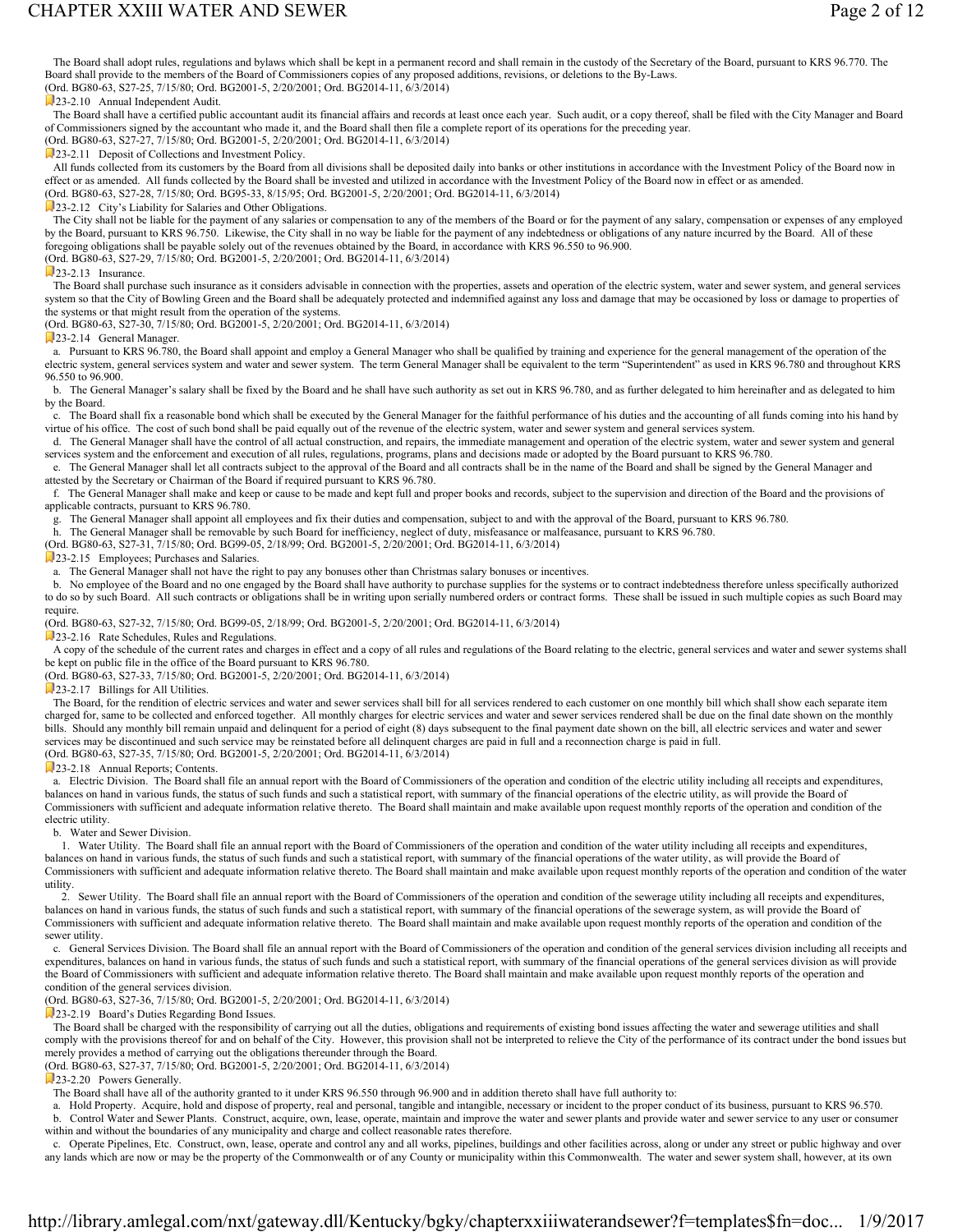## CHAPTER XXIII WATER AND SEWER **Page 3 of 12**

expense, restore any such street or highway in its former condition and state as nearly as may be possible, and shall not use the same in a manner as to impair its usefulness, or to interfere with or obstruct the maintenance thereof. Before exercising these powers, the Board shall obtain a permit, or consent or approval in writing from the City or the Fiscal Court or the Department of Highways having appropriate jurisdiction over any and all of such respective streets or public highways.

 d. Accept Gifts. Accept gifts, grants of property, real or personal, including money from any person, municipality or federal agency or both, and to accept voluntary and uncompensated services; provided, however, when engineering services are required by any municipality or any board or any appraisers or Board of Appraisers, appointed pursuant to the provisions of this Chapter, to render any services authorized or required or incident to surveys, plans, estimate of cost or the valuation of property or in the preparation of reports authorized by this Chapter, no engineer who is engaged in whole or in part in the business of buying or selling equipment machinery, fixtures, materials, supplies, or the sale or purchase of bonds shall be eligible for employment or for any services whatsoever under the provisions of this Chapter, pursuant to KRS 96.570.

 e. Issue Bonds. To issue bonds to finance improvements, provide for the rights of holders of the bonds and to secure the bonds as hereinafter provided and pledge all or any of the needed revenues derived from the water and sewer service to the payment of such debts or repayment of money borrowed.

 f. Make Property Transactions. Acquire, hold and dispose of any property, real or personal, tangible or intangible or any right or interest in any such property in connection with any water or sewer plants and whether or not subject to mortgages, liens, charges or other encumbrances.

 g. Contracts. Make contracts and execute instruments containing such covenants, terms and conditions as in the discretion of the Board may be necessary, proper or advisable for the purpose of obtaining loans from any source or grants thereon or other financial assistance from any governmental agency, including but without limitation, covenants, terms and conditions with respect to the acquisition or construction of the water and sewerage system or any improvement thereto with money in whole or in part borrowed from or granted by any governmental agency; make all other contracts and execute all other instruments as in the discretion of the Board may be advisable in or for the furtherance of the improvement, operation and maintenance of the water and sewer plant and furnishing water and sewer service; and carry out and perform the covenants, terms and conditions of all such contracts or instruments.

 h. Conduct Surveys. Enter on any lands, waters and premises for the purpose of making surveys, soundings and examinations in connection with the acquisition, improvement, operation or maintenance of any water line and the furnishing of water and sewer services.

i. Execute All Powers. Do all acts and things necessary or convenient to carry out the powers expressly given in this Chapter.

j. Additional Contract Power. Make any contracts necessary or convenient for the full exercise of the powers herein granted, or as provided in Kentucky Revised Statutes.

k. Power Subject to State Law. In the management and operation of the utility, the Board's powers shall be subject to all relevant and pertinent provisions of the Kentucky Revised Statutes.

 l. Future Improvements. The right to make all future improvements, to issue bonds and provide for the payment thereof shall be subject to provisions of the Kentucky Revised Statutes. m. Establish, Charge and Collect Utility Fees. The Board shall have the express authority to establish, charge and collect privilege fees from customers connecting to the extended utility

lines described in KRS 96.539 for the purpose of making the refunds to the person (including the Board and/or the City where applicable) who have paid for the construction of water or sewer line extensions to unserved customers and areas, and the privilege fees so established shall not require approval by the Board of Commissioners of the City. The Board shall also have the power to continue to charge and collect privilege fees established prior to the effective date of KRS 96.539 (July 15, 1980), under contract or by any rule, regulation or resolution of the Board or its predecessor.

(Ord. BG80-63, S27-40, 7/15/80; Ord. BG80-62, 7/8/80; Ord. BG2001-5, 2/20/2001; Ord. BG2014-11, 6/3/2014)

23-2.21 Eminent Domain Power and Procedure.

 a. The Board shall have the right to acquire, by the exercise of power of eminent domain all lands, easements, rights-of-way, either upon or under or above the ground, any and all real estate or personal property reasonably necessary or desirable in connection with the construction or operation or maintenance of the water and sewer plant or improvements or extensions thereto; and it is hereby declared to be superior and paramount right and superior and paramount to any other public use. Prior to commencing any condemnation or eminent domain proceeding, approval of same must be received from the Board of Commissioners pursuant to KRS 96.080 and the Kentucky Eminent Domain Act.

 b. The condemnation or eminent domain proceedings shall be brought pursuant to KRS Chapter 416 in the name of the Board and title to the property so condemned shall be taken in the name of the Board.

(Ord. BG80-63, S27-42, 7/15/80; Ord. BG84-17, 5/1/84; Ord. BG2001-5, 2/20/2001; Ord. BG2014-11, 6/3/2014)

23-3 SEWER SYSTEM.

 $23-3.01$  Definitions.

As used in this Subchapter:

"Act" shall mean the Federal Water Pollution Control Act Amendments of 1972, P.L. 92-500 (33 USC & 1251, et seq.).

 "Accidental Discharge" shall mean any discharge of a non-routine, episodic nature, including but not limited to an accidental spill non-customary batch discharge and/or any discharge of water or wastewater in which the concentration of any given constituent or the quantity of flow exceeds for any period of duration longer than fifteen (15) minutes more than five (5) times the average twenty-four (24) hour concentration or flow rate during normal operation.

 "Best Management Practices" (BMP's) shall mean schedules of activities, prohibitions of practices, maintenance procedures, and other management practices to implement the prohibitions listed in 23-3.05: *Prohibitions and Limitations on the use of the Public Sanitary Sewers*. BMP's may include treatment requirements, operating procedures, and practices to control plant site runoff, spillage or leaks, sludge or waste disposal, or drainage from raw materials storage.

"BGMU" shall mean the Bowling Green Municipal Utilities of Bowling Green, Kentucky.

 "Biochemical Oxygen Demand" (BOD) shall mean the quantity of oxygen utilized in the biochemical oxidation of organic matter under standard laboratory procedure in five (5) days at 20 degrees Celsius, expressed in milligrams per liter (mg/l).

"Building" shall mean a structure having walls and a roof designed and used for the housing, shelter, enclosure or support of persons, animals or property.

 "Building Drain" shall mean that part of the lowest horizontal piping of a drainage system which receives the discharge from soil, waste, and other drainage pipes inside the walls of the building and conveys it to the building sewer, beginning two  $(2')$  feet outside the inner face of the building wall.

"Building Sewer" shall mean the extension from the building drain to the public sanitary sewer or other place of disposal, also called the house connection.

"Building Sewer Permit" shall mean the permit required by Kentucky State Plumbing Law for the installation of building sewers.

"Bypass" shall mean the intentional diversion of waste streams from any portion of an Industrial User's treatment facility.

"City" shall mean the City of Bowling Green, Kentucky.

 "Chemical Oxygen Demand" (COD) shall mean the quantity of oxygen required for the chemical oxidation of organic material in wastewater under standard laboratory procedure, expressed in milligrams per liter (mg/l).

"Domestic Wastewater" shall mean liquid wastes:

a. from the noncommercial preparation, cooking, and handling of food; or

b. containing human excrement and similar matter from the sanitary conveniences of dwellings, commercial buildings, industrial facilities and institutions.

"Easement" shall mean an acquired legal right for the specific use of land owned by others.

"Fats, Oils and Grease" (FOG) shall mean organic polar compounds derived from animal and/or plant sources. FOG may be referred to as "grease" or "greases".

 "Floatable Oil" is oil, fat, or grease in a physical state such that it will separate by gravity from wastewater by treatment in an approved pretreatment facility. A wastewater shall be considered free of floatable oil if it is properly pretreated and the wastewater does not interfere with the wastewater system.

 "Food Service Establishment" (FSE) shall mean any property, establishment, business or facility engaged in preparing, serving, packaging, or making food or beverages available for sale or consumption. FSE's include, but are not limited to bakeries, cafeterias, cafes, restaurants, hotels, retirement centers, nursing homes, lounges, churches, correctional facilities, schools, hospitals, prisons, grocery stores, markets, mobile food units, or other food preparation or packaging establishments or facilities. Single family residences are not a FSE; however, multiresidential facilities may be considered a FSE at the discretion of BGMU.

"Garbage" shall mean the animal and vegetable waste resulting from the handling, preparation, cooking, and serving of foods.

"General Manager" shall mean the General Manager of the Bowling Green Municipal Utilities (BGMU) of Bowling Green, Kentucky, or his authorized deputy, agent, or representative. "Health Officer" shall mean any duly authorized agent of the Bowling Green-Warren County Health Department.

 "Industrial Wastewater" shall mean the liquid wastes resulting from the processes employed in industrial, manufacturing, trade, or business establishments, as distinguished from domestic wastewater.

 "Instantaneous Limits" shall mean the maximum allowable concentration of a pollutant determined from the analysis of any discrete or composite sample collected, independent of the flow rate and the duration of the sampling event.

 "Interference" shall mean an inhibition or disruption of the wastewater system, its treatment processes or operations, or its sludge processes, use or disposal which is a cause of or significantly contributes to, either a violation of any requirement of BGMU's NPDES permit (including an increase in the magnitude or duration of a violation) or to the prevention of sewage sludge use or disposal by BGMU.

"May" is permissive (see "Shall", this Subchapter).

 "National Categorical Pretreatment Standards" (Standards) shall mean any regulation containing pollutant discharge limits promulgated by the U.S. Environmental Protection Agency in accordance with Section 307(b) and (c) of the Act which applies to a specific category of significant industrial users.

 "National Pollutant Discharge Elimination System" (NPDES) shall mean the program for issuing, conditioning, and denying permits for the discharge of pollutants from point sources into the navigable waters, the contiguous zone and the oceans pursuant to Section 402 of the Act to include KPDES regulations and conditions.

"Natural Outlet" shall mean any outlet, including storm sewers, into a watercourse, pond, ditch, lake or other body of surface or groundwater.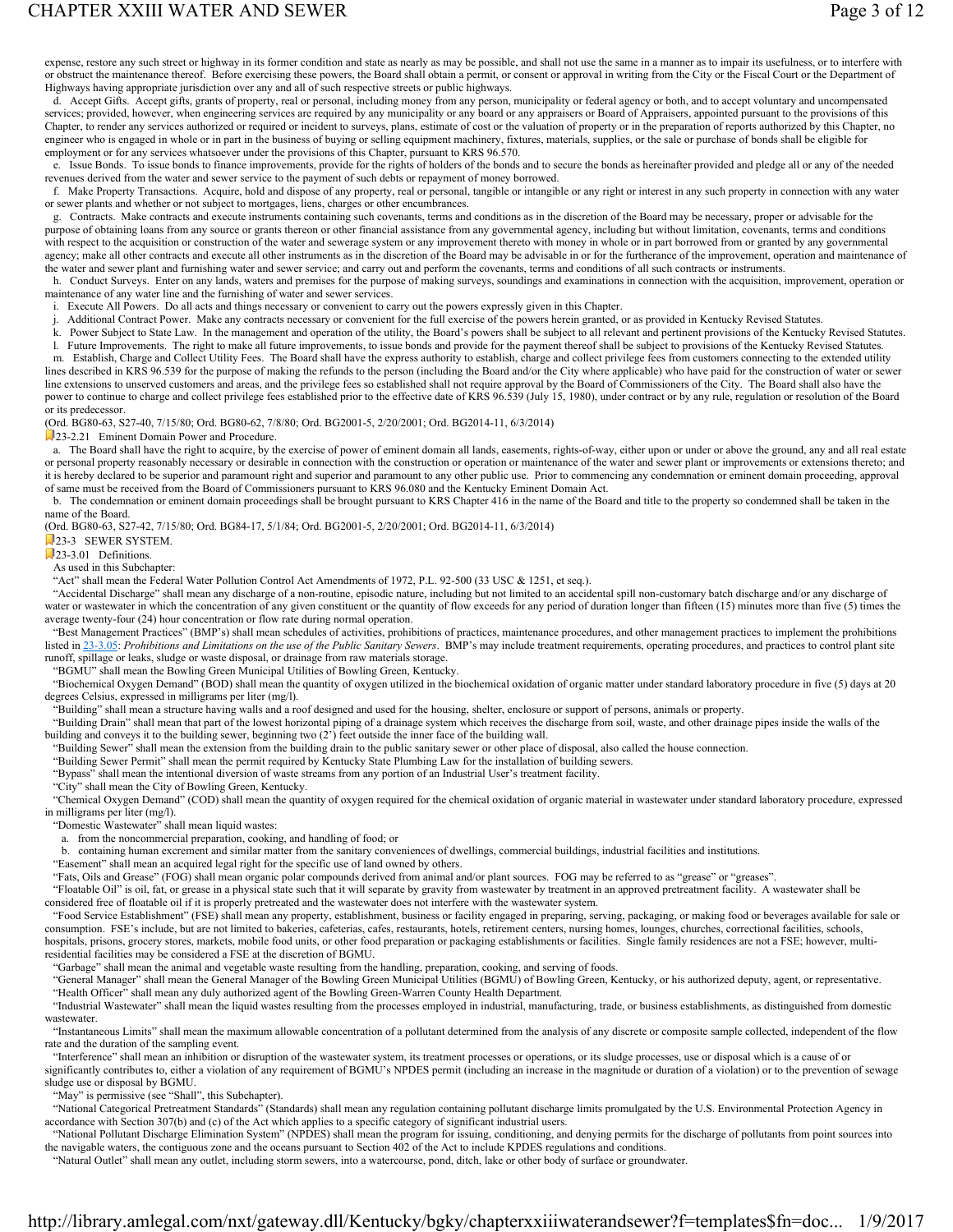# CHAPTER XXIII WATER AND SEWER **Page 4 of 12**

 "New Source" shall mean any building, structure, facility or installation from which there is or may be a discharge of pollutants, the construction of which commenced after the publication of proposed Pretreatment Standards under section 307(c) of the Act which will be applicable to such source if such Standards are thereafter promulgated in accordance with that section in accordance with provisions in 40 CFR 403.3(k), as adopted by the U.S. EPA on October 17, 1988.

 "Pass-through" shall mean the discharge of pollutants through the wastewater system into navigation waters in quantities or concentrations which are a cause of or significantly contribute to a violation of any requirement of BGMU's NPDES permit (including an increase in the magnitude or duration of a violation).

"Person" shall mean any individual, firm, company, association, society, corporation, or group.

 "pH" shall mean the logarithm of the reciprocal of the hydrogen ion concentration. The concentration is the weight of hydrogen ions, in grams, per liter of solution. Neutral water, for example, has a pH value of seven (7).

 "Plumbing Inspector" shall mean the individual assigned by the State of Kentucky Department of Natural Resources and Environmental Protection Cabinet to enforce the plumbing laws and codes of the Commonwealth of Kentucky within BGMU of Bowling Green, Kentucky.

"POTW" shall mean Publicly Owned Treatment Works.

 "Pretreatment" shall mean the application of physical, chemical, and biological processes to reduce the amount of pollutants in or alter the nature of the pollutant properties in a wastewater prior to discharging such wastewater into the wastewater system.

 "Pretreatment Standards" shall mean the standards required under applicable Federal Regulations implementing Section 307 of the Act (33 USC, Sec. 1317), as well as any non-conflicting State standards or BGMU standards set forth in subsection 23-3.05(c)(4) of this Subchapter. In case of conflicting standards, the more stringent thereof shall apply.

 "Properly Shredded Garbage" shall mean the wastes from the preparation, cooking, and dispensing of food that have been shredded to such a degree that all particles will be carried freely under the flow conditions normally prevailing in public sanitary sewers, with no particle greater than one-half (1/2") inch in any dimension.

 "Public Sanitary Sewer" (Sewer) shall mean a sewer owned or controlled by BGMU, of Bowling Green, Kentucky, or any public or private utility that carries liquid and water-carried wastes from residences, commercial buildings, industrial plants, and institutions together with minor quantities of ground, storm, and surface waters that are not admitted intentionally

 "Regulations" shall mean Part 403 of Title 40 of the Code of Federal Regulations, entitled "General Pretreatment Regulations for Existing and New Sources of Pollution", in effect as of July 1, 1986.

 "Sewage" shall mean the spent water of a community. The preferred term is "wastewater" in this Subchapter. "Shall" is mandatory.

"Significant Industrial User" shall mean any user of the public sanitary sewer who:

a. Has a discharge flow of twenty-five thousand (25,000) gallons or more of wastewater per average work day, excluding domestic wastewater; or

b. Has a flow or pollutant loading greater than five (5%) percent of the design capacity of the wastewater treatment plant; or

c. Has in his waste toxic pollutants requiring pretreatment standards prescribed in Section 23-3.05, paragraph c of this Subchapter; or

d. Is found by the General Manager to have significant impact, either singly or in combination with other contributing users, on the wastewater system, the quality of sludge, the quality of effluent from the wastewater treatment plant or the quality of air emissions from the wastewater treatment plant; or

e. Is subject to a categorical pretreatment standard(s) under 40 CFR 403.6 and 40 KAR Chapter 1, Subchapter N.

"Significant Non-Compliance" shall mean:

 a. Chronic violation of wastewater discharge limits, defined here as those in which sixty-six (66%) percent or more of all of the measurements taken during a six-month period exceed (by any magnitude) the daily maximum limit or the average limit for the same pollutant parameter;

 b. Technical Review Criteria (TRC) - violations, defined here as those in which thirty-three (33%) percent or more of all the measurements for each pollutant parameter taken during a sixmonth period equal or exceed the product of the daily maximum limit of the average limit multiplied by the applicable TRC (TRC = 1.2 for all pollutants except pH);

 c. Any other violation of a pretreatment effluent limit (daily maximum or longer-term average) that the General Manager determines has caused alone or in combination with other discharges, interfer-ence or pass-through (including endangering the health of POTW personnel or the general public);

 d. Any discharge of a pollutant that has caused imminent endangerment to human health, welfare or to the environment or has resulted in BGMU's exercise of its emergency authority to halt or prevent such a discharge;

 e. Failure to meet, within ninety (90) days after the schedule date, a compliance schedule milestone contained in a wastewater discharge permit or other order issued herein for starting construction, completing construction, or attaining final compliance;

 f. Failure to provide, within thirty (30) days after the due date, required reports such as baseline monitoring reports, 90-day compliance reports, periodic self-monitoring reports, and reports on compliance with compliance schedule;

g. Failure to accurately report non-compliance;

 h. Any other violation or group of violations which the General Manager determines will adversely affect the operation or implementation of the local pretreatment program. "Sludge" shall mean the accumulated solids separated from wastewater by unit processes at the wastewater treatment plant.

 "Suspended Solids" shall mean total suspended matter that either floats on the surface of, or is in suspension in, water, wastewater, or other liquids, and that is removable by standard methods of laboratory filtering.

"TTO" shall mean Total Toxic Organics.

 "Total Solids" shall mean solids in water, wastewater, or other liquids; includes suspended and dissolved solids; all material remaining as residue after water has been evaporated. "Unpolluted Water" is water of quality equal to or better than the effluent criteria in effect or water that would not cause violation of receiving water quality standards and would not be benefitted by discharge to the public sanitary sewers and wastewater treatment plant provided.

"User" shall mean any person who discharges or causes or permits the discharge of wastewater into the wastewater system.

"Wastewater" shall mean the spent water of a community. For purposes of this Subchapter, wastewater is either domestic wastewater, as defined in this Section, or industrial wastewater, as defined in this Section, or a combination of both. From the standpoint of source, it may be a combination of the liquid and water-carried wastes from residences, commercial buildings, industrial plants, and institutions, together with any groundwater, surface water, and stormwater that may be present.

 "Wastewater System" shall mean the structures, equipment and processes owned and maintained by BGMU, or any public or private utility that discharges to BGMU systems, that are required to collect, carry away, and treat domestic waste-water or industrial wastewater and dispose of the effluent.

 "Wastewater Treatment Plant" shall mean an arrangement of devices and structures for treatment, recycling and reclamation of domestic wastewater or industrial wastes of a liquid nature. Sometimes used as synonymous with "waste treatment plant" or "wastewater treatment works" or "water pollution control plant."

"Watercourse" shall mean a natural or artificial channel for the passage of water either continuously or intermittently.

(Ord. BG86-60, 12/16/86; Ord. BG91-44, 9/3/91; Ord. BG2001-5, 2/20/2001; Ord. BG2013-32, 9/17/2013; Ord. BG2014-11, 6/3/2014)

23-3.02 Use of Public Sanitary Sewers Required.

 a. It shall be unlawful to discharge to any natural out-let or storm sewer within the City or in any area under the jurisdiction of the City, any wastewaters or other polluted waters, except where suitable treatment has been provided in accordance with subsequent provisions of this Section.

b. Except as hereinafter provided, it shall be unlawful to construct or maintain any septic tank or other facility intended or used for the disposal of wastewater.

 c. The owner of all houses, buildings, or properties in existence on the effective date of this ordinance and used for human occupancy, employment, recreation, or other purposes, situated within the City and abutting on any street, alley, or right-of-way in which there is now located or may in the future be located a public sanitary sewer of the City, is hereby required at his expense to install suitable toilet facilities therein, and to connect such facilities directly with the proper sewer in accordance with the provisions of this Section, within ninety (90) days after date of official notice to do so, provided that the sewer is determined to be available by the Health Officer or other designated authority as determined by the City Commission, by constructing a build-ing sewer from his building drain to the public sanitary sewer.

 d. Land which is within 1,500 feet of existing public sanitary sewers, measured by way of public rights-of-way or public utility easements, is considered to be served by sanitary sewage facilities. Any house, building or property constructed after the effective date of this ordinance and used for human occupancy, employment, recreation or other purpose constructed on property served by public sanitary sewer must be connected to public sanitary sewer.

 Where new public utility easements are required to accomplish off-site sewer improvements under this paragraph, such easements shall be drawn as grant of easement to BGMU. Where the landowner responsible for connecting to public sewer has been unsuccessful in acquiring required new public utility easements on behalf of BGMU, he or she may petition BGMU to exercise its authority to acquire new easement. Where BGMU acts to obtain the easement, all costs associated with the action shall be borne by the landowner responsible for connecting to the public sewer

 e. Construction of off-site sewer improvements which may be required hereinabove shall be constructed to the specifications of the sewer utility which serves the property and shall become the property of that utility upon completion.

All persons served by the BGMU's Wastewater System shall pay for wastewater system service in accordance with the current BGMU's Schedule of Sewer Rates and Charges as established by the Board of Commissioners for the City for the use of and services rendered by BGMU's Wastewater System.

 g. All persons served by BGMU's Water System and taking potable water for use or consumption for any and every reason and at any location from BGMU's Water System shall be required to abide by all requirements set forth in this Regulation of Sewer Use and all current Rules and Regulations of BGMU of which this Regulation of Sewer Use is a part.

 h. All persons served by BGMU's Water System who are in violation of paragraph c of this Section, by not connecting to existing public sanitary sewer available for their use, shall be charged and liable to pay sewer charges in accordance with applicable and current Sewer Rate Schedules of BGMU as established by the Board of Commissioners for the City.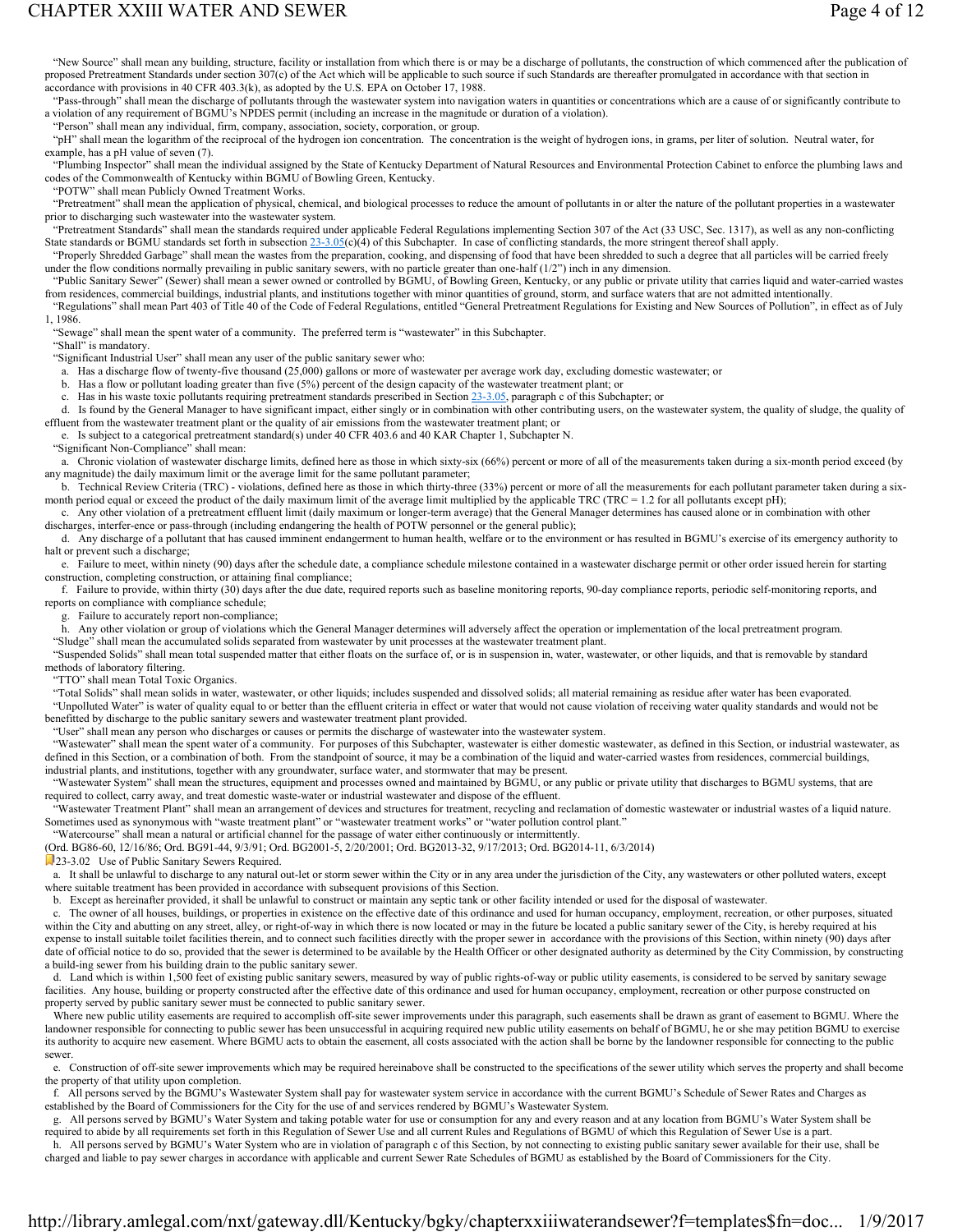(Ord. BG80-63, S27-121, 7/15/80; Ord. BG91-44, 9/3/91; Ord. BG91-47, 8/20/91; Ord. BG94-2, 1/18/94; Ord. BG2001-5, 2/20/2001; Ord. BG2001-52, 11/20/2001) 23-3.03 Private Wastewater Disposal.

 a. Where a public sanitary sewer is not available under the provisions hereinabove, the build-ing sewer shall be connected to a private wastewater disposal system complying with the provisions of this Section and all other applicable provisions of Kentucky law, including KRS 318.

 b. Before commencement of construction of a private wastewater disposal system, the owner shall first obtain a written permit signed by the Health Officer. The application for such permit shall be made on forms furnished by the Bowling Green Warren County Health Department, which the applicant shall supplement by any plans, specifications, and other information as are deemed necessary by the Health Officer.

 c. A private wastewater disposal system shall not be utilized until the installation is completed to the satisfaction of the Health Officer. He shall be allowed to inspect the work at any stage of construction and, in any event the applicant for the permit shall notify the Health Officer when the work is ready for inspection, and before any underground portions are covered.

 d. The type, capacities, location, and layout of a private wastewater disposal system shall comply with all requirements of the Commonwealth of Kentucky. No permit shall be issued for any private wastewater disposal system employing subsurface soil absorption facilities where the area of the lot is less than twenty thousand (20,000) square feet. No septic tank shall be permitted to discharge to any natural outlet.

e. The owner shall operate and maintain the private wastewater disposal facilities in a sanitary manner at all times, at no expense to the City or BGMU.

 f. At such time as a public sanitary sewer becomes available to a property served by a private disposal system, as provided in paragraph d. of this Section, a direct connection shall be made to the sewer within ninety (90) days after notice sewer is available, and any septic tanks and similar private wastewater disposal facilities shall be removed or cleaned of sludge and filled with suitable material. The provisions of this Subsection shall be enforced by the City.

g. No statement contained in this Subsection shall interfere with any additional requirements that may be imposed by the Health Officer.

#### (Ord. BG80-63, S27-122, 7/15/80; Ord. BG2001-5, 2/20/2001; Ord. BG2014-11, 6/3/2014)

23-3.04 Building Sewers and Connections.

a. No authorized person shall uncover, make any connections with or opening into, use, alter or disturb any public sanitary sewer or appurtenance thereof.

 b. A building sewer permit as required by the State Plumbing Law shall be obtained from the Office of the Plumbing Inspector before constructing any building sewer. The building sewer permit application shall be supplemented by any plans, specifications or other information considered pertinent in the judgment of the Plumbing Inspector.

 c. All costs and expense incident to the installation and connection of the building sewer shall be borne by the owner. The owner shall indemnify the City and BGMU from any loss or damage that may directly or indirectly be occasioned by the installation of the building sewer. Tapping of public sewer main lines, installation of wyes in the public sanitary sewer lines and extension of wyes in the public sanitary sewer main lines and of sewer lateral lines to owner's property, when required, shall be performed by BGMU at the owner's expense.

 d. A separate and independent building sewer shall be provided for every building, except where one building stands at the rear of another on an interior lot and no private sewer is available or can be constructed to the rear building through an adjoining alley, court yard or driveway, then the building sewer from the front building may be extended to the rear building and the whole considered as one building sewer. The City or BGMU, however, does not and will not assume any obligation or responsibility for damage caused by or resulting from any such single connection aforementioned.

 e. Old building sewers may be used in connection with new buildings only when they are determined by the Plumbing Inspector to meet all requirements of this Subchapter and all applicable laws and regulations.

 f. The size, slope, alignment, materials of construction of a building sewer, and the methods to be used in excavating, placing of the pipe, jointing, testing and backfilling the trench, shall all conform to the requirements of the Commonwealth of Kentucky Plumbing Code, BGMU's "Water and Sewer System Improvement Specification Manual," or other applicable rules and regulations of the Commonwealth and the City. In the absence of code provisions or in amplification thereof, the materials and procedures set forth in appropriate specifications of the A.S.T.M. (American Society of Testing and Materials) and W.P.C.F. (Water Pollution Control Federation) Manual of Practice No. 9 shall apply.

 g. In all buildings in which any building drain is too low to permit gravity flow to the public sanitary sewer, wastewater carried by such building drain shall be lifted by an approved means and discharged to the building sewer, in accordance to the specifications outlined in BGMU's "Water and Sewer System Improvement Specification Manual." All such required lifting devices shall be installed, owned and maintained by owner(s) of property being served by the lifting devices.

h. No person(s) shall make connection of roof down-spouts, exterior foundation drains, areaway drains, or other sources of surface runoff or groundwater to a building sewer or building drain which in turn is connected directly or indirectly to a public sanitary sewer. Existing conditions of this type shall be disconnected from discharging into the public sanitary sewer by owner at owner's expense.

 i. The connection of the building sewer into the public sanitary sewer shall conform to the requirements of the Commonwealth of Kentucky Plumbing Code, BGMU's "Water and Sewer System Improvement Specification Manual," or other applicable rules and regulations of the Commonwealth or the City, or the procedures set forth in appropriate specifications of the A.S.T.M. and the W.P.C.F. Manual of Practice No. 9. All such connections shall be made gastight and watertight and verified by proper testing.

 j. The applicant for the building sewer permit shall notify the Plumbing Inspector when the building sewer is ready for inspection and connection to the public sanitary sewer. The connection shall be made under the supervision of the Plumbing Inspector.

 k. All excavations for building sewer installation shall be adequately guarded with barricades and lights so as to protect the public from hazard. Streets, sidewalks, park-ways, and other public property disturbed in the course of the work shall be restored in a manner satisfactory to the City.

 l. All costs and expense incident to the maintenance of the building sewer shall be borne by the owner, to include removal of any obstructions, except where it can be shown to the satisfaction of the General Manager that the building sewer has physically collapsed between the owner's property line and the public sanitary sewer. The costs and expense of repairing the collapsed building sewer between the owner's property line and the public sanitary sewer will be borne by BGMU.

(Ord. BG80-63, S27-123, 7/15/80, Ord. BG86-60, 12/16/86; Ord. BG2001-5, 2/20/2001; Ord. BG2014-11, 6/3/2014)

23-3.05 Prohibitions and Limitations on Use of the Public Sanitary Sewers.

This Section establishes limitations and prohibitions on the quantity and quality of wastewater which may be lawfully discharged into the publicly owned treatment works. Pretreat-ment of some wastewater discharges may be required to achieve the goals established by this Subsection, the Clean Water Act, or applicable Federal Categorical Pretreatment standards. The specific prohibitions and limitations contained in this Section are subject to change when necessary to enable the General Manager to provide efficient wastewater treatment, protect the public health and environment, and to enable BGMU to meet requirements contained in its NPDES permit.

The ultimate goal to be achieved by adherence to this Section is to protect the ability of BGMU's wastewater treatment plant to provide a satisfactory effluent and the creation of a sludge residue that may be disposed of in the approved method, without violating any applicable law or regulation.

 a. It shall be the duty of the General Manager to monitor the treatment works influent for elements which may adversely affect the treatment plant's biological processes and sludge disposal method. Should the influent at the treatment plant reach or exceed the levels established by this Subchapter, the General Manager shall initiate technical studies to determine the cause of the influent violation and shall recommend to the Board such remedial measures as may be considered necessary, including but not limited to the establishment of new or revised pretreatment levels for the elements causing the violation.

 b. The General Manager shall also recommend to the City through the Board of Commissioners such changes in the discharge standards as may be necessary in the event the waste-water treatment plant effluent standards are changed or should there be changes in any applicable law or regulation affecting the effluent standards or in the event changes are needed for a more efficient operation of the wastewater treatment plant.

 c. No person shall discharge or cause to be discharged any substances, materials, waters, or wastes to any public sewer if it appears likely in the opinion of the General Manager that such waste may harm the sewers, wastewater treatment process or equipment or may adversely affect the receiving stream, or may otherwise endanger life, limb, public property, or constitute a nuisance. In forming his opinion as to the acceptability of these wastes, the General Manager shall give consideration to such factors as the quantities of the subject wastes in relation to flows and velocities in the sewers, materials of construction of the sewers, nature of the wastewater treatment plant, degree of treatability of wastes in the waste-water treatment plant, and such other factors as may be deemed appropriate in the opinion of the General Manager.

d. No person shall maliciously, willfully or negligently break, damage, uncover, deface or tamper with any structure, appurtenance or equipment which is a part of the waste water system. e. Prohibitions on Wastewater Discharges. No person shall discharge or deposit or cause or allow to be discharged or deposited into the wastewater system any wastewater which contains

the following:

1. Oils and Grease.

(a) Oil and grease concentrations or amounts from users violating Federal, State or City pretreatment standards set forth in paragraph e.1.(b) of this Section.

 (b) Wastewater from users containing floatable oil, wax, fats or grease concentration of non-hydrocarbon origin of more than one hundred (100 mg/1) milligrams per liter whether emulsified or not, or containing substances which may solidify or become viscous at temperatures between thirty-two (32) degrees and one hundred fifty (150) degrees Fahrenheit (0 degrees to 65 degrees Celsius) at the point of discharge into the system. Hydrocarbon origin oil and grease concentration shall not exceed fifty (50 mg/1) milligrams per liter.

(c) All FSEs are required to comply with BGMU Fats, Oils and Grease (FOG) Management Policy (see Section 23-3.05(h)).

 2. Explosive Mixtures. Liquids, solids or gases which by reason of their nature or quantity are, or may be, sufficient either alone or by interaction with other substances to cause fires or explosion or be injurious in any other way to the wastewater system or to the operation of the system. Specifically prohibited are substances which exhibit a closed-cup flashpoint of less than one hundred forty (140) degrees Fahrenheit. At no time shall two (2) successive readings at two (2) hour intervals on an explosion hazard meter, at the point of discharge into the wastewater system, be more than five (5%) percent nor any single reading over ten (10%) percent of the Lower Explosive Limit (L.E.L.) of the meter. Prohibited materials include, but are not limited to: gasoline, kerosene, naphtha, benzene, toluene, xylene, ethers, alcohols, ketones, aldehydes, peroxides, chlorates, perchlorates, bromates, carbides, hydrides and sulfides. TTO (accumulative) concentrations shall not exceed two and thirteen hundredths (2.13 mg/1) milligrams per liter.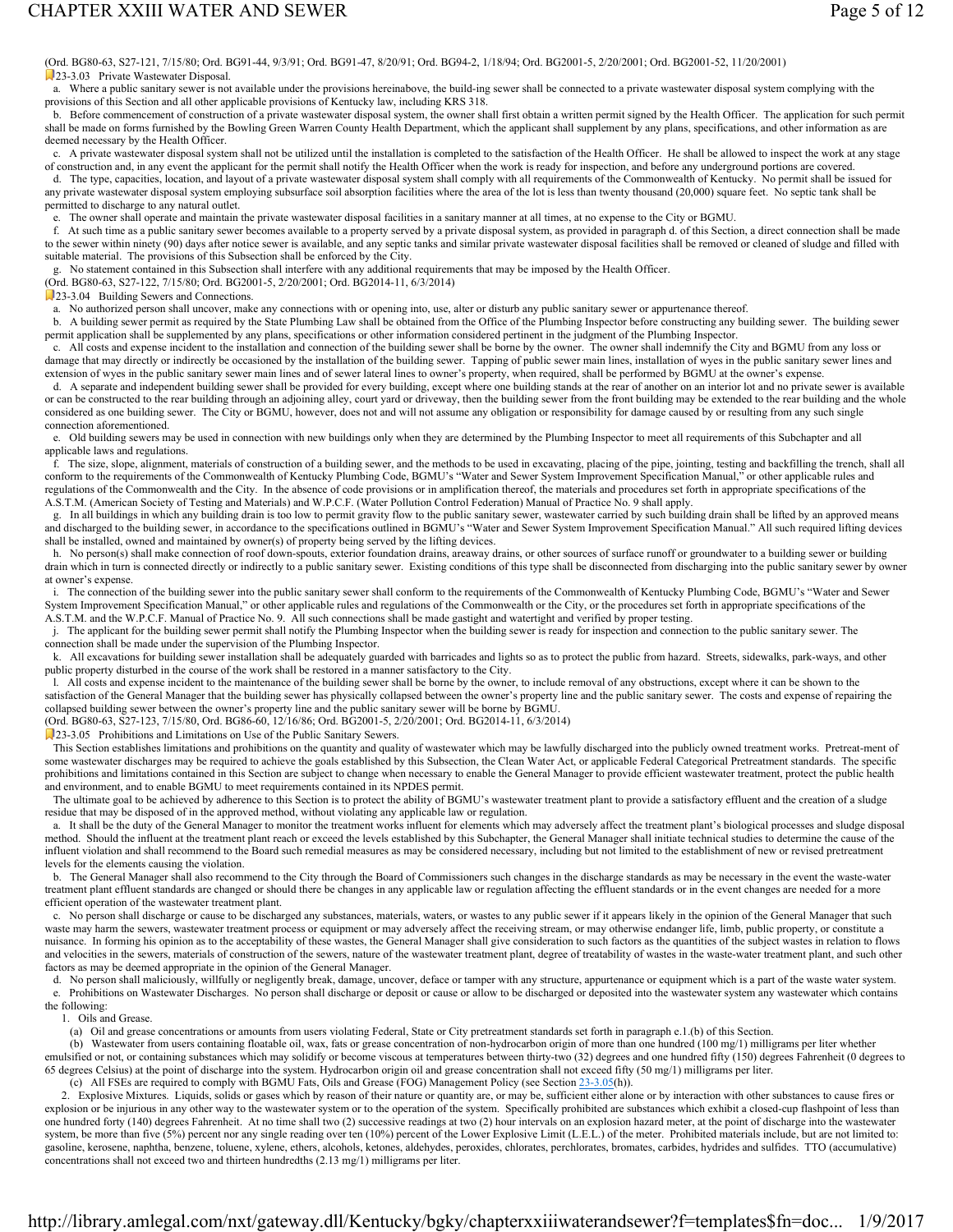## CHAPTER XXIII WATER AND SEWER **Page 6 of 12**

 3. Noxious Material. Noxious or malodorous solids, liquids or gases, which either singly or by interaction with other wastes, are capable of creating a public nuisance or hazard to life, or are or may be sufficient to prevent entry into the wastewater system for its operation, maintenance and repair.

 4. Improperly Shredded Garbage and Ground Paper Products. Garbage that has not been ground or comminuted to such a degree that all particles will be carried freely in suspension under flow conditions normally prevailing in the public sanitary sewer, with no particle greater than one-half (1/2") inch in any dimension.

 5. Radioactive Wastes. Radioactive wastes or isotopes of such half-life or concentration that they do not comply with regulations or orders issued by the appropriate authority having control over their use and which will or may cause damage or hazards to the wastewater system or personnel operating the system.

 6. Solid or Viscous Wastes. Solid or viscous wastes which will or may cause obstruction to the flow in a sewer, or otherwise interfere with the proper operation of the wastewater system. Prohibited materials include, but are not limited to: grease, uncomminuted garbage, animal guts or tissues, paunch manure, bones, hair, hides or flashings entrails, whole blood, feathers, ashes, cinders, sand, spent lime, stone or marble dust, metal, mud, glass, straw shavings, grass clippings, rags, spent grains, spent hops, waste paper, wood, plastics, tar, asphalt residues, residues from refining or processing of fuel or lubricating oil, and similar substances.

 7. Excessive Discharge Rate. Wastewaters at a flow rate that exceed for any time period longer than fifteen (15) minutes more than five (5) times the user's average process flow during normal operation or that would cause interference with the wastewater system. Users are required to incorporate hydraulic slug control into the BMP for each facility. BGMU shall evaluate the slug control plan within one (1) year of the user's designation as a Significant Industrial User. This Sewer Use Ordinance stands as authority to enforce these slug control requirements.

 8. Toxic Substances. Any toxic substance in amounts exceeding standards promulgated by the Administrator of the United States Environmental Protection Agency pursuant to Section 307(a) of the Act, and chemical elements or compounds, phenols or other taste or odor producing substances, or any other substances which are not susceptible to treatment or which may cause interference with the biological processes or efficiency of the wastewater treatment plant, or that will "pass-through" the system as defined in Section 23-3.01.

 9. Unpolluted Waters. Any unpolluted water including, but not limited to water from cooling systems or of storm water origin, which will increase the hydraulic load on the wastewater system.

10. Discolored Material. Wastes with objectionable color producing interference with, or not removable by the treatment process of the wastewater treatment plant.

 11. Corrosive Wastes. Any waste which will cause corrosion or deterioration of the wastewater system. All wastes discharged to the wastewater system must have a pH value in the range of six (6) to eleven (11) standard units. Prohibited materials include, but are not limited to: acids, concentrated sulfides, chlorides and fluoride compounds, and substances which will react with water to form acidic products.

 12. Heat. Heat in amounts which will inhibit biological activity in the wastewater system resulting in interference, but in no case heat in such quantities that the temperature at the wastewater treatment plant exceeds forty (40) degrees Celsius (104 degrees Fahrenheit) unless BGMU approves alternate temperature limits.

 13. Hazardous Waste. Any waste or wastewater classified as a hazardous waste by the Resource Conservation and Recovery Act (RCRA) without at least a sixty (60) day prior notification of such discharge to the General Manager of BGMU. This notification must include the name of the waste, EPA hazardous waste number, type of discharge, volume/mass of number, type of discharge, volume/mass of discharge and time of occurrence. The General Manager may deny or condition this discharge at any time.

 f. Limitations on Wastewater Discharges. No person shall discharge or convey, or permit or allow to be discharged or conveyed to the public sanitary sewer any wastewater containing pollutants of such character or quantity that will:

1. Not be susceptible to treatment, cause interference with the process or efficiency of the wastewater treatment system or pass through the treatment plant to the receiving stream.

2. Constitute a hazard to human or animal life, or to the stream or watercourse receiving the wastewater treatment plant effluent.

3. Violate Federal, State or City pretreatment standards.

4. Exceed the following discharge limitations:

| Constituents | Limits $mg/1*$ |
|--------------|----------------|
| Arsenic      | 0.69           |
| Cadmium      | 0.02           |
| Chlorides    | 1,600          |

\*The limit applies to either a composite sample or a grab sample expressed as a maximum daily concentration in milligrams per liter (mg/1). The above-mentioned constituents and limitations are subject to review and revision with Kentucky NREPC concurrence. This action to occur at the time of each NPDES permit renewal as a minimum.

| Constituents    | Limits $mg/1$ |
|-----------------|---------------|
| Chromium VI     | 1.31          |
| Chromium, Total | 2.77          |
| Copper          | 1.12          |
| Cyanides, Total | 0.15          |
| Lead            | 0.200         |
| Mercury         | 0.001         |
| Molybdenum      | 6.535         |
| Nickel          | 1.89          |
| pН              | $6-11$ s.u.   |
| Selenium        | 0.04          |
| Silver          | 0.106         |
| Sulfides        | 5.0           |
| Zinc            | 2.2           |

5. Cause the wastewater treatment plant to violate its NPDES permit or applicable receiving water standards.

6. Cause interference with sludge handling or disposal operations.

7. Result in toxic gases, vapors or fumes within the POTW in a quantity that may cause acute worker health and safety problems.

g. Septic tank and other holding tank wastewater discharges.

 1. No person owning vacuum or "septic tank" pump trucks or other liquid wastewater transport trucks shall dis-charge directly or indirectly such wastewater into the waste-water system, unless such person shall first have applied for and received a nontransferable Septic Tank Discharge Permit from the General Manager for each vehicle. All applicants for Septic Tank Discharge Permit shall complete such forms as required by the General Manager, pay appropriate fees to include treatment fees reviewed at least annually, and agree in writing to abide by the provisions of this Subchapter and any special conditions or regulations established by the Health Officer and General Manager. The owners of such vehicles shall display the permit number for each vehicle used for such purposes. Such permits shall be valid for the specified period the permit is purchased but in no case longer than one (1) year from the date of issuance, provided that such permit shall be subject to revocation by the General Manager for violation of any provision of this Subchapter or reasonable regulation established by the City or BGMU. Such permits shall be limited to the discharge of domestic wastewater containing no industrial wastewater. The General Manager shall designate the locations and times where such trucks may be discharged and may refuse to accept any truckload of wastewater where in his absolute discretion it appears that the wastewater could cause interference with the effective operation of the wastewater system.

 2. No person shall discharge any other holding tank wastewater into the wastewater system unless he shall have applied for and have been issued a permit by the General Manager. A permit may consist of a written letter of approval from the General Manager prior to batch discharge. Unless otherwise allowed under the terms and conditions of the permit, a separate permit must be secured for each location of discharge. This permit shall include the time of day the discharge is to occur, the volume of discharge, and shall limit the wastewater constituents and characteristics of the discharge. Such user shall pay any applicable charges or fees therefore, and shall comply with the conditions of the permit issued by the General Manager. No permit, however, will be required to discharge domestic wastewater from a recreational vehicle holding tank providing such discharge is made into an approved facility designed to receive such wastewater.

3. All grease pumpers/haulers shall meet grease waste pumping, record keeping, and other requirements of the BGMU FOG Management Policy.

h. Fats, Oil, Grease (and Sand) Interceptors and Traps.

 1. All FSEs are required to comply with BGMU FOG Management Policy. Grease interceptors must be approved, designed, installed and maintained in accordance with the BGMU standards as set forth in BGMU FOG Management Policy. Failure to meet the requirements of the BGMU FOG Management Policy will result in enforcement action, which may include fines, penalties and compliance schedule requirements. If BGMU employees are required to remediate and/or to clean out the wastewater collection lines as a result of a partial blockage or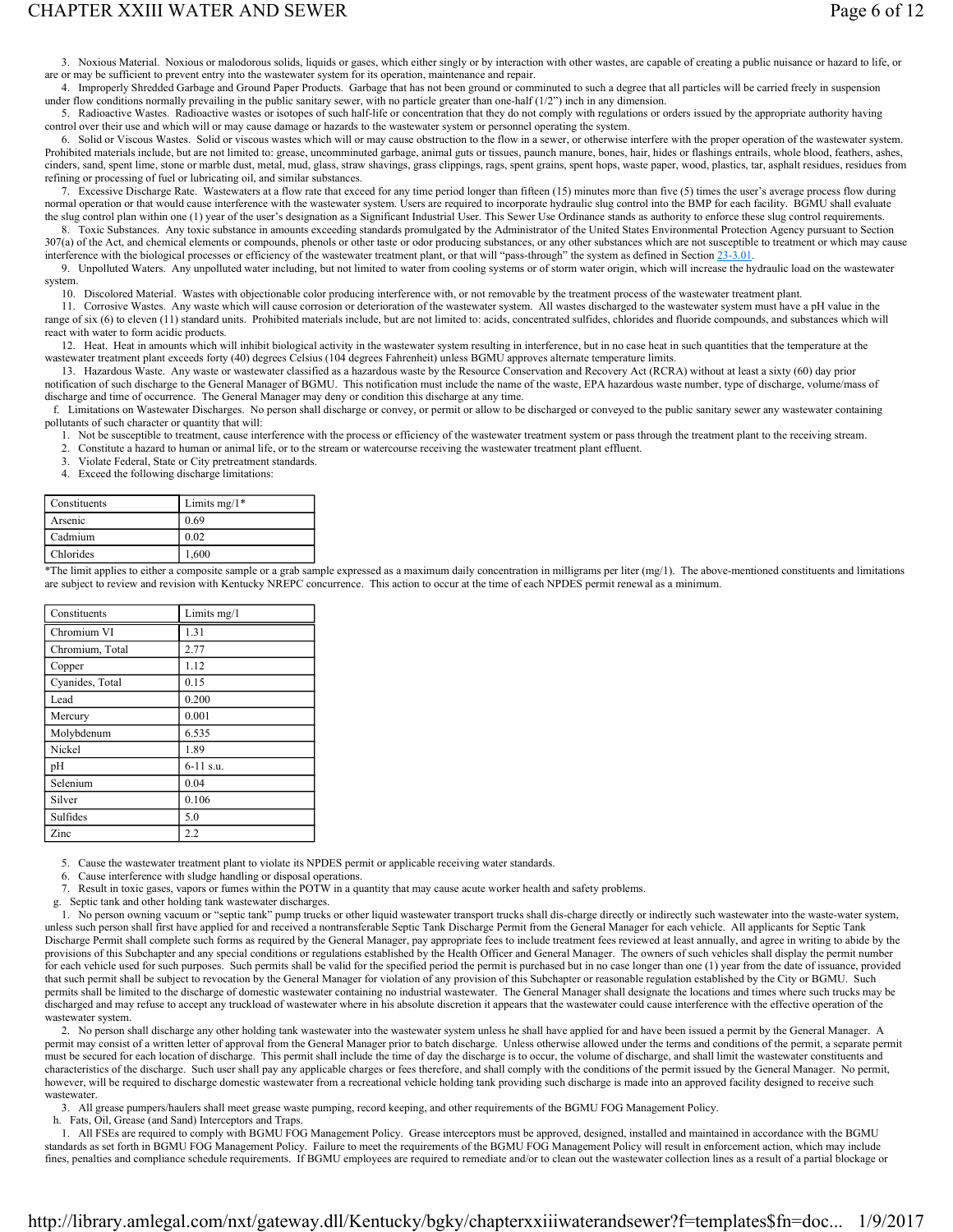stoppage due to a defective or clogged grease interceptor or grease trap, the property owner and/or user shall be further required to pay the costs of BGMU labor and materials required to clean out the wastewater lines.

 2. All existing FSEs shall be required to submit plans and install a grease interceptor in accordance with the BGMU FOG Management Policy within ninety (90) days after notification by BGMU, at the owner's expense, if and when BGMU determines that a potential fats, oils and grease problem exists which is capable of causing interference, damage or operational problems to structures or equipment in the wastewater system. BGMU shall retain the right to inspect and approve installation of the grease interceptor at the FSE.

 3. The type, capacity, configuration and components of all grease control equipment (interceptors or traps) shall be in accordance with the BGMU FOG Management Policy. Grease control equipment shall be approved by the Health Officer, the Plumbing Inspector and a BGMU representative, and shall be located so as to be readily and easily accessible for cleaning and inspection. They shall be constructed of impervious materials capable of withstanding abrupt and extreme changes in temperatures and shall be of substantial construction, gastight, watertight and equipped with easily removable covers. BGMU approval of grease control equipment shall be given prior to Health Department transmittal of general facility plumbing plans to Frankfort for State approval.

 4. Any FSE upgrading an existing FSE, or a FSE which experiences a change of ownership, whether by sale of substantially all of the assets, or by transfer of stock, ownership units, partnership interests or otherwise, or for all other FSEs effective June 1, 2019, shall be required to install and maintain a grease interceptor in accordance with the BGMU FOG Management **Policy** 

 5. All FOG and sand interceptors and traps shall be maintained in continuously efficient operation at all times at the expense of the user. Grease interceptor and grease trap maintenance requirements are provided in the BGMU FOG Management Policy.

 6. New multi-unit facilities (strip malls, strip centers, etc.) shall install grease interceptors in accordance with the BGMU FOG Management Policy. New multi-unit facilities must have two (2) separate wastewater line connections at each unit within the multi-unit facility. One (1) wastewater line will be for sanitary wastewater and one (1) wastewater line will be for the kitchen area, or potential kitchen area, of each unit. New multi-unit facility owners shall contact BGMU prior to conducting private plumbing work at the multi-unit facility site.

 7. Approval of proposed facilities or equipment by the Health Officer or BGMU does not, in any way, guarantee that these facilities or equipment will function in the manner described by their constructor or manufacturer; nor shall it relieve a person of the responsibility of enlarging or otherwise modifying such facilities to accomplish the intended purpose. i. Surcharges

1. There shall be a surcharge for high ammonia nitrogen (NH  $_3$ -N), for high biochemical oxygen demand (BOD  $_5$ ), for high chemical oxygen demand (COD) and for high total suspended solids (TSS) levels in wastewater discharged into the public sanitary sewer by a nonresidential user. The surcharge rates shall be based upon actual costs for treatment of BOD and TSS, and estimates for the cost of treating COD based upon a BOD/COD ratio of 0.67 (2/3). The cost of treating NH 3-N shall be determined by multiplying the BOD 5 surcharge rate by 4.67, the multiple of oxygen needed to treat an ammonia ion as compared to BOD. The rates may be adjusted annually but shall be reviewed and adjusted if necessary at least biannually and will be based upon the following formulae:

Cost/lb. BOD  $_5$  = (Fractional WWTP BOD  $_5$  load) x

(Total annual O & M cost of wastewater system)

(Annual total lbs  $BOD$ , plus TSS to WWTP)

Fractional WWTP BOD  $_5$  load = (Total average lbs. BOD $_5$  to WWTP) (Total average lbs./day BOD 5 plus TSS to WWTP)

Cost/lb. TSS = (Fractional WWTP TSS load) x (Total annual O & M cost of wastewater system)

(Annual total lbs. BOD 5 plus TSS to WWTP)

Fractional WWTP TSS load =  $(1 - Fractional WWTP BOD \, 5 \, 1)$ 

Cost/lb.  $COD = (Cost/lb. BOD) X (.67)$ 

Cost/lb. NH  $_3$  -N = (Cost/lb. BOD) x (4.67)

Surcharges for waste strengths above the following discharge values may be assessed:

BOD<sub>5</sub> above 300 mg/L (or COD above 450 mg/L)

TSS above 300 mg/L

NH<sub>3</sub> -N above 25 mg/L

 2. Sewer surcharges shall be based upon the average of the analysis of at least two (2) samples taken during any one (1) month and shall remain in effect for a minimum of one (1) month. Sewer surcharges will be billed with the regular sewer service bill and the General Manager shall have such remedies for the collection of such costs as he has for the collection of sewer service charges.

 3. A surcharge may be assessed for BOD and COD, but not for both parameters simultaneously. No reduction in sewer service charges, fees or taxes shall be permitted because of the fact that certain wastewaters discharged to the sanitary sewer contain less than the maximum allowable concentration as defined above.

 j. Dilution of Wastewater. No user shall ever increase the use of process water, or in any way attempt to dilute a discharge as a partial or complete substitute for adequate treatment to achieve compliance with the limitations contained in the Federal Categorical Pretreatment Standards, or for any other pollutant-specific limitation developed by BGMU or the Commonwealth of Kentucky.

(Ord. BG80-63, S27-124, 7/15/80; Ord. BG86-60, 12/16/86; Ord. BG91-44, 9/3/91; Ord. BG94-2, 1/18/94; Ord. BG95-45, 12/5/95; Ord. BG2001-5, 2/20/2001; Ord. BG2004-17, 4/20/2004; Ord. BG2012-42, 1/15/2013; Ord. BG2013-32, 9/17/2013; Ord. BG2014-11, 6/3/2014; Ord. BG2014-29, 11/18/2014)

23-3.06 Control of Prohibited Wastes.

a. Regulatory Actions. If wastewaters containing any substances described in Section  $23-3.05$  are discharged or proposed to be discharged into the wastewater system of BGMU or to any wastewater system tributary thereto, the General Manager may take any action necessary to:

1. Prohibit the discharge of such wastewater.

2. Require a discharger to demonstrate that in-plant modifications will reduce or eliminate the discharge of such substances in conformity with this Section.

 3. Require pretreatment, including storage, facilities or flow equalization necessary to reduce or eliminate the objectionable characteristics or substances so that the discharge will not violate this Section.

 4. Require the person making, causing or allowing the discharge to pay any additional cost or expense incurred by BGMU for handling and treating excess loads imposed on the wastewater system.

5. Take such other remedial action as may be deemed to be desirable or necessary to achieve the purpose of this Subchapter.

 b. Compliance Schedule. Where pretreatment is required to meet the requirements of this Subchapter, the Significant Industrial User shall submit the shortest schedule by which such additional pretreatment will be provided. The completion date in this schedule shall not be later than the compliance date established by the U.S. Environmental Protection Agency (EPA) for the applicable Pretreatment Standard or applicable National Categorical Pretreatment Standard.

Submission of Plans. Where pretreatment or equalization of wastewater flows prior to discharge into any part of the wastewater system is required, plans, specifications and other pertinent data or information relating to such pretreatment or flow-control facilities shall first be submitted to the General Manager for review and approval. Such approval shall not exempt the discharge or such facilities from compliance with any applicable code, ordinance, rule, regulation or order of any governmental authority. Any subsequent alterations or additions to such pretreatment or flow-control facilities shall not be made without due notice to and prior approval of the General Manager

 d. Pretreatment Facilities Operations. If pretreatment or control of waste flows is required, such facilities shall be maintained in good working order and operated as efficiently as possible by the owner or operator at his own cost and expense, subject to the requirements of this Subchapter and all other applicable codes, ordinances and laws. By-passing of pretreatment systems is prohibited as per 40 CFR 403.17.

 e. Admission to Property. Whenever it shall be necessary for the purposes of this Subchapter, the General Manager, upon the presentation of credentials, may enter upon any property or premises at reasonable times for the purpose of:

1. Copying any records required to be kept under the provisions of this Chapter,

2. Inspecting any monitoring equipment or method, or any pretreatment facilities, and

3. Sampling any discharge of wastewater to the wastewater system. The General Manager may enter upon the property at any hour under emergency circumstances.

 f. Protection from Accidental Discharge. Each Significant Industrial User shall provide protection from accidental discharge of prohibited materials or other wastes regulated by this Subchapter. Facilities to prevent accidental discharge of prohibited materials shall be provided and maintained at the owner's or operator's own cost and expense. Detailed plans showing facilities and operating procedures to provide this protection shall be submitted to the General Manager for review, and shall be approved by him before construction of the facility. Review and approval of such plans and operating procedures shall not relieve the Significant Industrial User from the responsibility to modify his facility as necessary to meet the requirements of this Subchapter.

 g. Reporting of Possible or Actual Accidental or Intentional Discharge. If for any reason a facility sustains or suspects it may have sustained an accidental or intentional sludge discharge of prohibited materials or other wastes regulated by this Section, the facility responsible for such discharge shall cease or contain such discharge immediately, and immediately notify the General Manager so that corrective action may be taken to protect the wastewater system. In addition, a written report addressed to the General Manager detailing the date, time and cause of the accidental discharge, the quantity and characteristics of the discharge, and corrective action taken to prevent future discharges shall be filed by the responsible facility within five (5) days of the occurrence of the noncomplying discharge.

(Ord. BG80-63, S27-125, 7/15/80; Ord. BG91-44, 9/3/91; Ord. BG2001-5, 2/20/2001; Ord. BG2013-32, 9/17/2013; Ord. BG2014-11, 6/3/2014)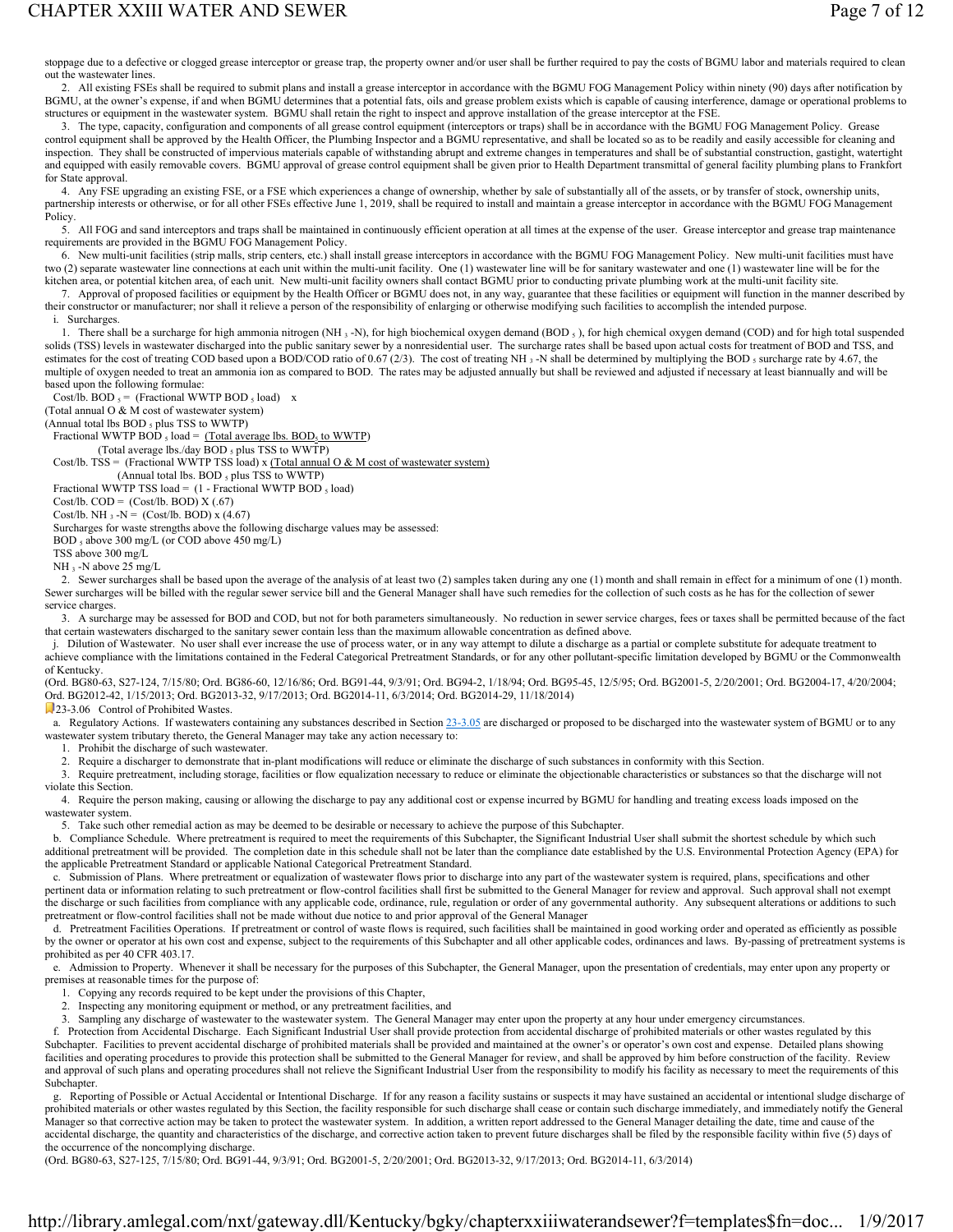23-3.07 Significant Industrial Users: Reporting and Monitoring.

a. Reports.

 1. Every Significant Industrial User who discharges into the public sanitary sewer or employs processes which generate any substances suspected of having an adverse impact on the wastewater system shall file a periodic Discharge Report at such intervals as may be designated by the General Manager. The General Manager may require any other users discharging or proposing to discharge into the wastewater system to file such periodic reports.

2. The Discharge Report shall include, but, in the discretion of the General Manager, shall not be limited to: nature of process, volume, rates of flow, mass emission rate, production quantities, hours of operation, concentrations of controlled pollutants, or other information which relates to the genera-tion of waste. Such reports may also include the chemical constituents and quantity of liquid materials stored on site even though they are not normally discharged. In addition to Discharge Reports, the General Manager may require information in the form of self-monitoring reports.

 3. Within one hundred and eighty (180) days after the effective date of a National Categorical Pretreatment Standard, all Significant Industrial Users subject to such Standards and currently discharging or scheduled to discharge to the wastewater system shall be required to submit to the General Manager a report containing the information required in Section 403.12(b) of the Regulations and the compliance schedules and reports required in Sections 403.12(c), (d) and (c) of the Regulations.

 4. Reports submitted to the General Manager must be signed by an authorized representative of the Significant Industrial User. An authorized representative may be (a) a Principal executive officer of at least the level of vice president, if the Significant Industrial User is a corporation, (b) a general partner or proprietor, if the Significant Industrial User is a partnership or sole proprietorship, or (c) a duly authorized representative of any of the above individuals, if such representative is responsible for the overall operation of the facility from which the discharge originates.

 5. All sampling analysis done in accordance with U.S. EPA procedures by the Significant Industrial User during a reporting period shall be submitted to the General Manager, regardless of whether or not that analysis was required by the user's discharge permit.

6. The Significant Industrial User must receive the approval of the General Manager before changing the sampling point and/or monitoring facilities to be used in all required sampling.<br>7. All Significant Industrial Users m 7. All Significant Industrial Users must notify the General Manager within twenty-four (24) hours of first becoming aware of a permit violation through self-monitoring. This notification shall include the date of violation, the parameter violated and the amount in exceedance. With ten (10) days of first becoming aware of this violation, Significant Industrial User must re-sample for the parameter(s) violated and submit this sample results to BGMU.

8. All Significant Industrial Users shall report any change of discharge volume or pollutant concentration.

### b. Records and Monitoring.

 1. All Significant Industrial Users who discharge or propose to discharge wastewaters to the wastewater system shall maintain such records of production and related factors, effluent flows, and pollutant amounts or concentrations as are necessary to demonstrate compliance with the requirements of this Subchapter and any applicable State or Federal pretreatment standards or requirements. These records shall also include the date, exact place, method and time of sampling, and the name of the person(s) taking the samples; the dates analyses were performed; who performed the analyses; the analytical techniques or methods used; and the results of such analyses. These records shall remain available for a period of at least three (3) years. This period shall be automatically extended for the duration of any litigation concerning the User or BGMU, or where the User has been specifically notified of a longer retention period by the General Manager.

 2. Such records shall be made available upon request by the General Manager. All such records relating to compliance with pretreatment standards shall be made available to officials of the U.S. Environmental Protection Agency and the State of Kentucky Natural Resources and Environmental Protection Cabinet upon demand. A summary of such data indicating the Significant Industrial User's compliance with this Chapter shall be prepared semi-annually and submitted to the General Manager. In addition the General Manager may inspect and copy all records pertaining to the user's wastewater discharge.

 3. Any Significant Industrial User shall install at his own cost and expense suitable monitoring equipment to facilitate the accurate observation, sampling and measurement of wastes. Such equipment shall be maintained in proper working order and kept safe and accessible at all times.

 4. The monitoring equipment shall be located and maintained on the Significant Industrial User's premises in a readily accessible location in the opinion of the General Manager. When such a location would be impractical or cause undue hardship on the Significant Industrial User, the General Manager may allow such facility to be constructed in the public street or sidewalk area with the approval of the public agency having jurisdiction over such street or sidewalk, and located so that it will not be obstructed by public utilities, landscaping, or parked vehicles.

When more than one (1) Significant Industrial User can discharge into a common sewer, the General Manager may require installation of separate monitoring equipment for each Significant Industrial User. When there is a significant difference in wastewater constituents and characteristics produced by different operations of a single Significant Industrial User, the General Manager may require that separate monitoring facilities be installed for each separate discharge.

 6. Whether constructed on public or private property, the monitoring facilities shall be constructed in accordance with the General Manager's requirements and all applicable construction standards and specifications.

c. Inspection, Sampling and Analysis.

1. Compliance Determination. Compliance determinations with respect to Section 23-3.05 may be made on the basis of either instantaneous grab samples or composite samples of wastewater as may be appropriate for the parameter. Composite samples may be taken over twenty-four (24) hour period, or over a time span, as determined necessary by the General Manager to meet the needs of specific circumstances.

Analysis of Discharges. At the owner's expense, laboratory analysis of discharge samples shall be performed by a laboratory, acceptable to the General Manager, in accordance with methods as outlined in 40 CFR 136 and 40 CFR 261, or other approved EPA methods. If the POTW samples a Significant Industrial User and determines a violation has occurred BGMU shall sample, at the owners expense, a second time within thirty (30) days.

 $\hat{3}$ . Sampling Frequency. Sampling of discharges for the purpose of compliance determination with respect to Section  $23-3.05$  will be done at such intervals as the General Manager may designate.

4. Sample Collection. All sample collection and testing methods shall be those as described in 40 CFR 136 and 40 CFR 261, or other approved EPA methods.<br>5. Monitoring Equipment. Wastewater monitoring and flow measurement f

 5. Monitoring Equipment. Wastewater monitoring and flow measurement facilities shall be properly operated, kept clean and maintained in good working order at all times. The failure of a Significant Industrial User to keep those facilities in good working order shall not be grounds for the Significant Industrial User to claim that sample records are unrepresentative of its discharge.

 6. Sample Collection Methods. The User must collect wastewater samples using the twenty-four (24) hour flow-proportional composite sampling techniques, unless time-proportional composite sampling or grab sampling is authorized by the General Manager. Where time-proportional composite sampling or grab sampling is authorized, the samples must be representative of the discharge. Using Protocols (including appropriate preservation) specified in 40 CFR Part 136 and appropriate EPA guidance, multiple grab samples collected during a twenty-four (24) hour period may be composited prior to the analysis as follows: for cyanide, total phenols, and sulfides, the samples may be composited in the laboratory or in the field; for volatile organics and oil and grease, the samples may be composited in the laboratory. Composite samples for other parameters unaffected by the compositing procedures as documented in approved EPA methodologies may be authorized as appropriate. In addition, grab samples may be required to show compliance with Instantaneous Limits.

 7. Use of Grab Samples. For sampling required in support of baseline monitoring and 90-day compliance reports a minimum of four (4) grab samples must be used for pH, cyanide, total phenols, oil and grease, sulfide and volatile organic compounds for facilities for which historical sampling data do not exist; for facilities for which historical sampling data are available, BGMU may authorize a lower minimum. The Significant Industrial User is required to collect the number of grab samples necessary to assess and assure compliance with applicable Pretreatment Standards and Regulations.

8. All Samples will be representative and based on composite or composited grab samples taken at a minimum of every four (4) hours while discharging.

9. Copies of records of all samples and/or monitoring activities must be kept by the Significant Industrial User for a minimum of three (3) years.

d. Public Access to Information; Exceptions.

 1. Information and data on a user obtained from reports, questionnaires and monitoring programs, and from inspections shall be available to the public or other governmental agencies without restriction unless the user specifically requests and is able to demonstrate to the satisfaction of BGMU that the release of such information would divulge information, processes or methods of production entitled to protection as trade secrets of the user.

 2. When requested by the person furnishing a report, the portions of a report which might disclose trade secrets or secret processes shall not be made available for inspection by the public but shall be made available upon written request to governmental agencies for uses related to the Subchapter, the National Pollutant Discharge Elimination System (NPDES) Permit, and/or the Pretreatment Standards; provided however, that such portions of a report shall be available for use by the State or any State agency in judicial review or enforcement proceedings involving the person furnish-ing the report. Wastewater constituents and characteristics will not be recognized as confidential information.

 3. Information accepted by BGMU as confidential, shall not be transmitted to the general public by BGMU until the expiration of three (3) days following the giving of written notice by BGMU to the user of BGMU's intention to divulge such information to the general public. The Kentucky NREPC shall have unrestricted access to all information submitted to BGMU to include that information deemed confidential.

### e. Permit to Discharge.

 1. No person shall discharge or cause to be discharged any Industrial Wastewater directly or indirectly to sewerage facilities owned by BGMU without first obtaining a permit from BGMU for Industrial Wastewater discharge when deemed necessary. This regulatory authority shall extend to any extra jurisdictional agencies or industries which contribute wastewater to BGMU's wastewater system. These permits shall include the permit issuance, effective and expiration dates; a statement that the permit is non-transferable; effluent limits based on applicable Pretreatment Standards; self-monitoring, sampling, reporting, notification and record keeping requirements; the waiver process to seek relief for monitoring a pollutant neither present or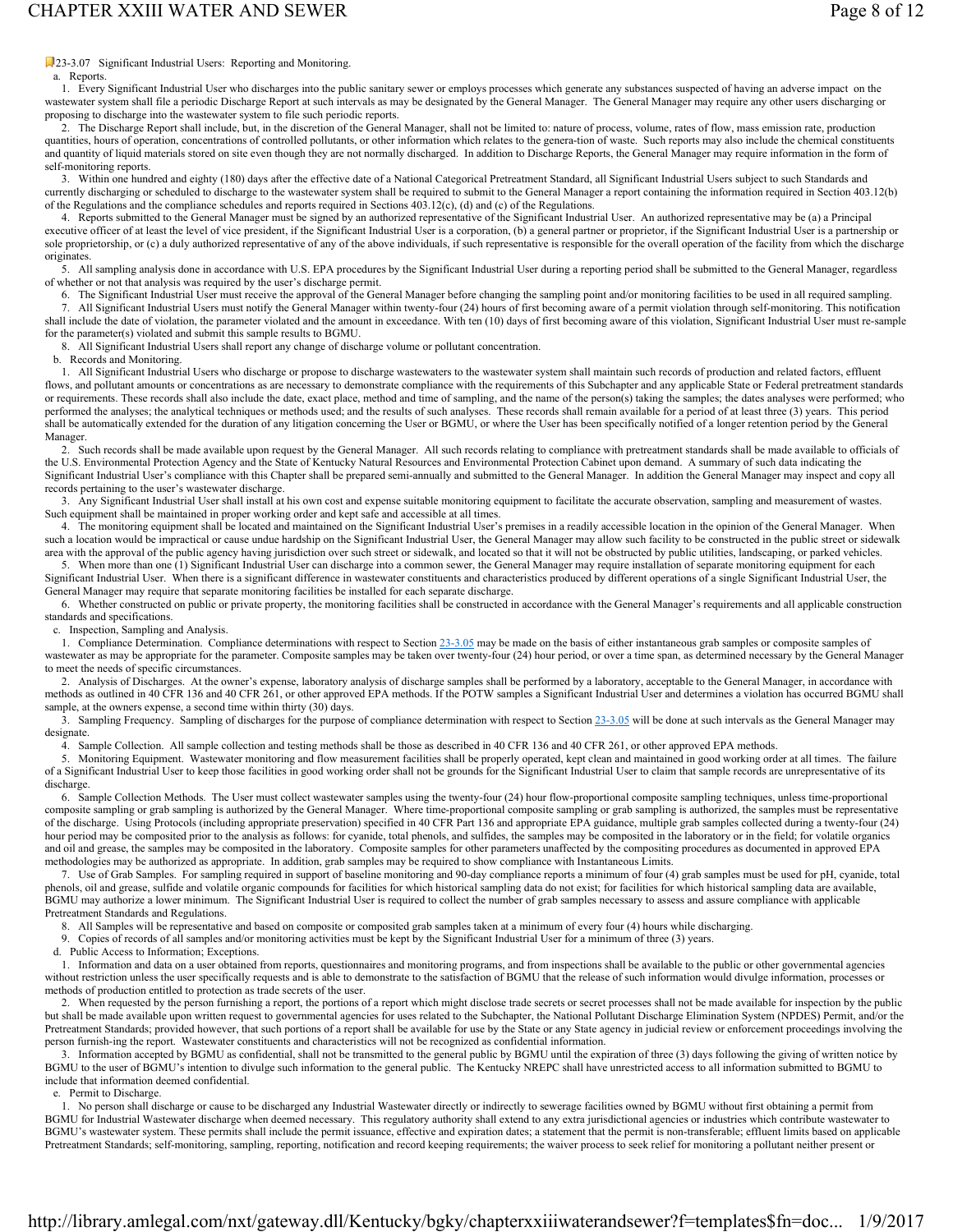## CHAPTER XXIII WATER AND SEWER **Page 9 of 12**

expected to be present in a discharge; a statement of applicable penalties for violation of the Pretreatment Standards and Regulations; requirements to control slug discharges; and language detailing any grants by BGMU General Manager authorizing waivers from monitoring.

 2. The permit for Industrial Wastewater discharge may require pretreatment of industrial wastewaters before discharge, restriction of peak flow discharges, discharge of certain wastewater only to specified sewers of BGMU, relocation of point of discharge, prohibition of discharge of certain wastewater components, restriction of discharge to certain hours of the day,

payment of additional charges to defray increased costs of BGMU created by the wastewater discharge and such other conditions as may be required to effectuate the purpose of this Chapter. 3. No permit for Industrial Wastewater discharge is transferable without the prior written consent of the General Manager. 4. No person shall discharge Industrial Wastewaters in excess of the quantity or quality limitations set by the permit for industrial wastewater discharge. Any person desiring to discharge

wastewaters or use facilities which are not in conformance with the permit should apply to BGMU for an amended permit with regard to quantity.

 5. Applicants for a permit for Industrial Wastewater discharge shall complete an application for wastewater discharge permit available at the general offices of BGMU one hundred eighty day (180) prior to permit validation. Baseline Monitoring Reports (BMR) and Industrial Waste Survey Questionnaire (IWSQ) must be submitted as well.

 6. Upon receipt of the permit fee prescribed in BGMU's schedule of charges and fees and of all required information, the application shall be processed and, upon approval, be signed by the General Manager and one (1) copy returned to the applicant.

 7. The application shall be approved if the applicant has complied with all applicable requirements of this Subchapter and furnished to BGMU all required information and if the General Manager determines that there is adequate capacity in the wastewater system.

 8. Upon approval of the permit application, BGMU will issue a wastewater discharge permit incorporating discharge conditions, monitoring schedules and locations, compliance schedules, etc., tailored to the individual industrial user. This wastewater discharge permit shall be issued for a specified time period not to exceed five (5) years. A permit may be issued for a period less than a year or may be stated to expire on a specific date. The user shall apply for permit reissuance a minimum of one hundred eighty (180) days prior to the expiration of the user's existing permit. The terms and conditions of the permit may be subject to modification by BGMU during the term of the per-mit as limitations or requirements are modified or other just cause exists. The user shall be informed of any proposed changes in his permit at least thirty (30) days prior to the effective date of change. Any changes or new conditions in the permit shall include a reasonable time schedule for compliance.

All Significant Industrial Users shall submit periodic reports regarding the nature and concentration of all pollutants as outlined in their wastewater discharge permit. Production rates shall be reported by industrial users subject to production based standards. In addition, within ninety (90) days following date for final compliance with applicable Pretreatment Standards or, in the case of a new source, ninety (90) days prior to commencement of the introduction of wastewater into the wastewater treatment plant, any user subject to Pretreatment Standards and/or local requirements shall submit to the General Manager a report indicating the nature and concentration of all pollutants in the discharge from the regulated processes which are limited by Pretreatment Standards and/or local requirements. This report shall include schematic drawings or other descriptions of any pretreatment equipment. New sources are required to be in compliance with Pretreatment Standards and/or local limits upon commencement of introduction of wastewater to the wastewater treatment system. All sampling and testing shall follow the methods as outlined in 40 CFR 136, 40 CFR 261, or other approved EPA methods. This statement shall be signed by an authorized representative of the industrial user, and certified by a qualified professional.

10. No User shall ever increase the use of process water, or in any way attempt to dilute a discharge as a partial or complete substitute for adequate treatment to achieve compliance with the limitations contained in the Federal Categorical Pretreatment Standards, or for any other pollutant-specific limitation developed by BGMU or the Commonwealth of Kentucky. The General Manager may impose mass limitations on users where the imposition of mass limitations are appropriate. In such cases, all reports shall indicate the mass of pollutants regulated by Pretreatment Standards in the effluent of the User. These reports shall contain the results of sampling and analysis of the discharge, including the flow and the nature and concentration, of production and mass where requested by the General Manager, of pollutants contained therein which are limited by the applicable Pretreatment Standards. All analyses shall be performed in accordance with procedures established by the EPA Administrator pursuant to Section 304(g) of the Act and contained in 40 CFR, Part 136 and amendments thereto or with any other test procedures approved by the EPA Administrator. Sampling shall be performed in accordance with the techniques approved by the Administrator.

 11. The General Manager may suspend a permit for Industrial Wastewater discharge for a period of not to exceed sixty (60) days when such suspension is necessary in order to stop a discharge which presents an imminent hazard to the public health, safety, or welfare, to the local environment or to BGMU's wastewater system.

 12. Any discharger notified of a suspension of this permit shall immediately cease and desist the discharge of such industrial wastewater to the sewerage system. In the event of a failure of the discharger to comply voluntarily with the suspension order, the General Manager shall take such steps as are reasonably necessary to insure compliance.

 13. Any suspended discharger may file with the General Manager, a request for a meeting with the Board of Directors. The Board shall meet within thirty (30) days of the receipt by the General Manager such request. The Board shall hold a meeting on the suspension and either confirm or revoke the action of the General Manager. Reasonable notice of the meeting shall be given to the suspended discharger. At this meeting the suspended discharger may appear personally or through counsel, and present evidence in his own behalf.

14. In the event that the Board fails to meet within the time set forth above or fails to make a determination within a reasonable time after the close of the meeting, the order of suspension shall be stayed until a determination is made either confirming or revoking the action of the General Manager.

15. The General Manager shall reinstate the permit on proof of satisfactory compliance with all discharge requirements of BGMU.

 16. The General Manager may revoke a permit for Industrial Wastewater Discharge on a finding that the discharger has violated any provisions of this Chapter. No revocation shall be ordered until a meeting on the question has been held by the Board. At this meeting, the discharger may appear personally or through counsel and present evidence in his own behalf. Notice of the meeting shall be given to the discharger at least fifteen (15) days prior to the date of the meeting.

17. Any discharger whose permit has been revoked shall immediately stop all discharge of any liquid carried wastes covered by the permit to any public sewer that is tributary to the wastewater system of BGMU. The General Manager may disconnect or permanently block from such public sewer the industrial connection sewer of any discharger whose permit has been revoked if such action is necessary to ensure compliance with the order of revocation.

 18. Before any further discharge of Industrial Wastewater may be made by the discharger, he must apply for a new permit for Industrial Wastewater Discharge, pay all charges that would be required upon initial application together with all delinquent fees, charges and penalties and such other sums as the discharger may owe to BGMU. Cost incurred by BGMU in revoking the permit and disconnecting the industrial connection sewer shall be paid for by the discharger before issuance of a new permit for Industrial Wastewater discharge.

 19. BGMU may suspend the wastewater treatment services and/or a wastewater discharge permit when such suspension is necessary, in the opinion of BGMU, in order to stop an actual or threatened discharge which presents or may present an imminent or substantial endangerment to the health or welfare of persons, to the environment, causes interference to the wastewater treatment plant or causes BGMU to violate any condition of its NPDES Permit.

20. Any person notified of a suspension of the wastewater treatment service and/or the wastewater discharge permit shall immediately stop or eliminate the contribution. In the event of a failure of the person to comply voluntarily with the suspension order, BGMU shall take such steps as deemed necessary including immediate severance of the sewer connection, to prevent or minimize damage to the wastewater treatment plant or endangerment to any individuals. BGMU shall reinstate the wastewater discharge permit and/or the wastewater treatment service upon proof of the elimination of the noncomplying discharge. A detailed written statement submitted by the Significant Industrial User describing the causes of the harmful contribution and the measures taken to prevent any future occurrence shall be submitted to BGMU within fifteen (15) days of the date of occurrence.

 21. The General Manager may deny or conditionally approve, new or increased contributions of pollutants or changes in the nature of pollutants to the POTW by Significant Industrial Users where such contributions do not meet applied Pretreatment Standards and Regulations, or conditions of this Chapter.

Any Significant Industrial User who meets the criteria for Significant Non-Compliance shall submit a compliance schedule outlining the steps which the Significant Industrial User plans to take to achieve compliance. This compliance schedule shall include milestone dates. The Significant Industrial User shall submit reports within fourteen (14) days past each milestone date. These reports will confirm the completion of the schedules plan for the milestone date. If the Significant Industrial User has not met the expectations of the compliance schedule the Significant Industrial User will explain why and how the Significant Industrial User will accelerate activities to meet the final compliance milestone date. Within fourteen (14) days past the final compliance milestone date the Significant Industrial User will submit a report with a statement, indicating that the Significant Industrial User is consistently meeting the conditions of this Subchapter and the Significant Industrial User will provide sufficient analytical data to support this statement.

The definition of Significant Non-Compliance is expanded to include 40 CFR 403.8 (f) (2) (viii) (A-C). Per 40 CFR 403.12 (b) (e) and (h), all Significant Industrial User reports shall include any BMP's required and BMP compliance information. Documentation of compliance with BMP information shall be maintained by the SIU and BGMU.

22. Where an effluent from an industrial process is mixed prior to treatment with wastewaters other than those generated by the regulated process, fixed alternative discharge limits may be derived for the discharge permit by the General Manager. These alternative limits shall be applied to the mixed effluent. These alternative limits shall be calculated using the Combined Wastestream Formulae and/or Flow-Weighted Average Formulae given in 40 CFR 403.6(e). Where the effluent limits in a Categorical Pretreatment Standard are expressed only in terms of mass of pollutants per units or production (production-based standard), the General Manager may convert the limits to equivalent limitations expressed either as mass of pollutant that may be discharged per day or effluent concentration for purposes of calculating effluent permit limitations applicable to the permittee. The permittee shall be subject to all permit limits calculated in this manner under 40 CFR 403.6(c) and must fully comply with these alternative limits. All categorical industrial users subject to production-based standards must report production rates annually so that alternative permit limits can be calculated if necessary. The categorical industrial user must notify the General Manager thirty (30) days in advance of any change in production levels that might affect the flow or other data used to calculate the effluent limits in the discharge permit.

(Ord. BG80-63, S27-126, 7/15/80, Ord. BG86-60, 12/16/86; Ord. BG91-44, 9/3/91; Ord. BG2001-5, 2/20/2001; Ord. BG2013-32, 9/17/2013; Ord. BG2014-11, 6/3/2014) 23-3.08 Powers and Authority of Inspectors.

 a. The General Manager and other duly authorized employees of BGMU bearing proper credentials and identification shall be permitted to enter all properties for the purposes of inspection, observation, measurements, sampling and testing in accordance with the provisions of this Chapter. The General Manager, or his representative, shall have the authority to inquire into any processes including metallurgical, chemical, oil, refining, ceramic, paper or other industries even beyond that point having a direct bearing on the kind and source of discharge to the public sanitary sewer.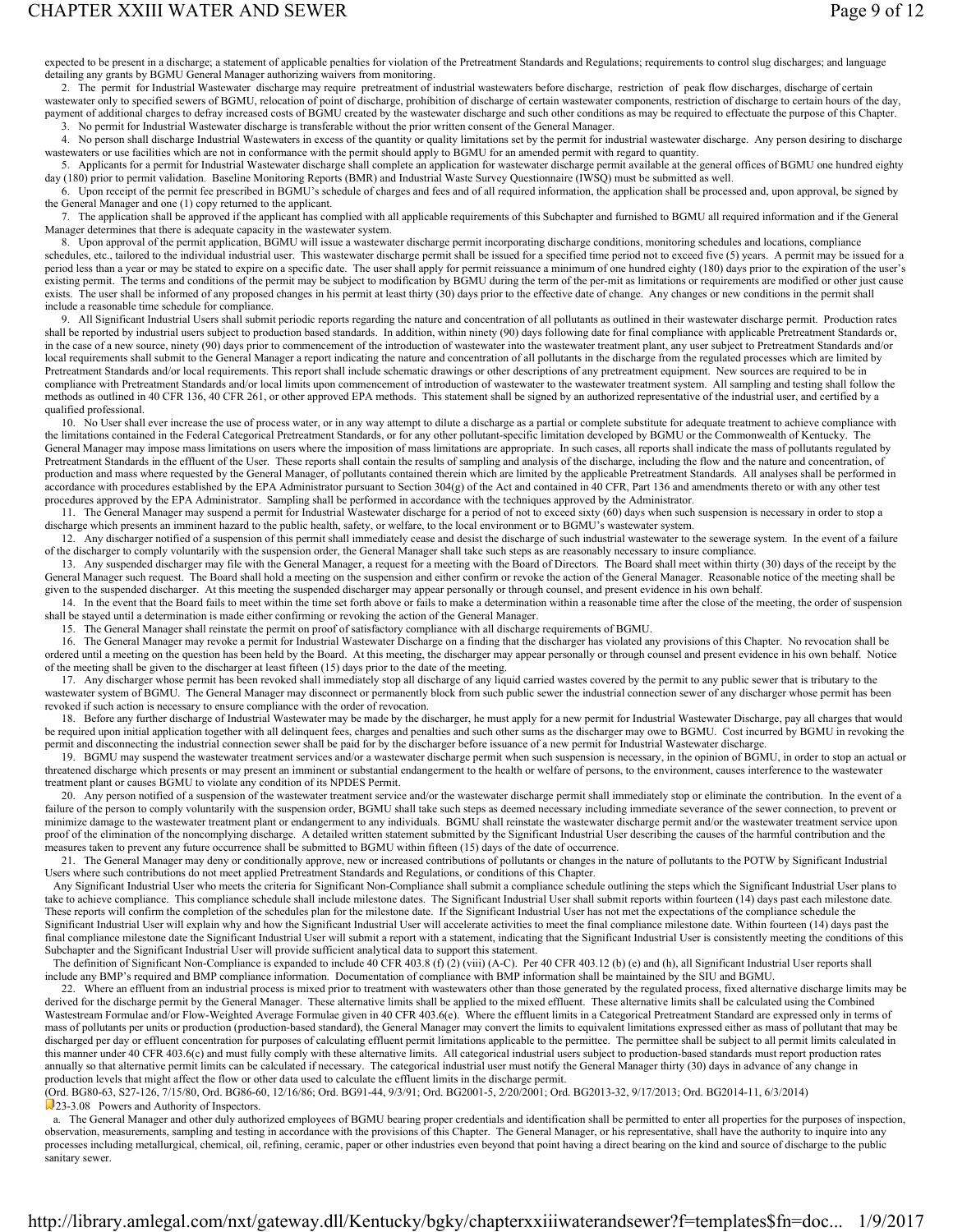# CHAPTER XXIII WATER AND SEWER **Page 10 of 12**

b. While performing the necessary work on private properties referred to in Section 23-3.08, paragraph a above, the General Manager or duly authorized employees of BGMU shall observe all safety rules established by the owner which are applicable to the premises.

 c. The General Manager and other duly authorized employees of BGMU bearing proper credentials and identification shall be permitted to enter all private properties through which BGMU holds negotiated easement for the purposes of, but not limited to, inspection, observation, measurement, sampling, repair and maintenance of any portion of the wastewater system lying within the easement. All entry and subsequent work, if any, on the easement shall be done in full accordance with the terms of the duly negotiated easement pertaining to the private property involved.

(Ord. BG80-63, S27-127, 7/15/80; Ord. BG91-44, 9/3/91; Ord. BG2001-5, 2/20/2001)

23-3.09 Enforcement and Abatement.

 a. General. BGMU through the General Manager or his designee, to insure compliance with this Subchapter, and as permitted through 40 CFR Subchapter N, 401 through 471 and 401 KAR 5:057 may take the following enforcement steps against Significant Industrial Users in noncompliance with this Subchapter. The remedies available to the General Manager include injunctive relief, civil and criminal penalties, immediate discontinuance of discharges and/or water and/or electric service and the publishing of the list of significant violators annually. The enforcement authority shall be vested in the General Manager of BGMU or his designee. This designee shall be the duly authorized employee as authorized under 40 CFR 403.12 (m).

All violations of requirements of this Subchapter must be reviewed and responded to by the General Manager or his representative. In general, the General Manager shall notify the Significant Industrial User when a violation occurs. For all violations, the General Manager shall receive an explanation and, as appropriate, a plan from the Significant Industrial User to correct the violation within a specific time period. If the violation(s) persist or the explanation and/or plan are not adequate, the General Manager's response shall be more formal and commitments or schedules, as appropriate, for compliance will be established in an enforceable document. The enforcement response selected will be related to the seriousness of the violation. Enforcement responses will be escalated if compliance is not achieved expeditiously after the initial action. A significant violation will require a formal enforcement action. The full scale of enforcement actions will be detailed in BGMU's Pretreatment Program Enforcement Response Plan.

b. Enforcement Action.

 1. Informal Notice. These actions include statements made to the Significant Industrial User during sampling and/or inspection visits, telephone calls to the appropriate company official, informal meetings, warning or reminder letters. These informal notices shall be used for minor violations.

2. Formal Notice. These actions include the following:

 (a) Notice of Violation. Any person found to be violating any provision of this Subchapter, wastewater discharge permit or any order issued hereunder shall be served by BGMU's General Manager with a written notice stating the nature of the violation.

 (b) Administrative Order/Fines. Any person who, after receiving a Notice of Violation, and continue to discharge in violation of this Chapter or of the pretreatment standard or requirements or is determined to be a chronic or persistent violator, shall be ordered to appear before the General Manager. At said appearance, a compliance schedule will be given to the violating user and an administrative fine assessed. The fine shall be determined on a case-by-case basis which shall consider the type, severity, duration and number of violations, severity of impact on the POTW, impact on human health, the Significant Industrial User's economic benefit from the violation, past history of the Significant Industrial User, and good-faith efforts made by the Significant Industrial User. The fine shall be a non-arbitrary but appropriate amount as defined in Section  $23-3.10$  in this Subchapter.

The administrative order may take any of the following four (4) forms:

 (1) Consent Order. The General Manager is hereby empowered to enter into Consent Orders, assurances of voluntary compliance, or other similar documents establishing an agreement with the Significant Industrial User responsible for the noncompliance. Such orders will include specific action to be taken by the Significant Industrial User to correct the noncompliance within a time period also specified in the order. Consent Orders shall have the same force and effect as all other administrative orders.

 (2) Compliance Order. When the General Manager finds that a Significant Industrial User has violated or continues to violate this Chapter or permit or order issued hereunder, he may issue an order to the Significant Industrial User responsible for the violation directing that following a specified time period, sewer service shall be discontinued unless adequate treatment facilities, devices and other related appurtenances have been installed and are properly operated. Orders may also contain such other requirements as might be reasonably necessary and appropriate to address the noncompliance, including the installation of pretreatment technology, additional self-monitoring and management practices.

 (3) Cease and Desist Order. When the General Manager finds that a Significant Industrial User has violated or continues to violate this Chapter or any permit or order issued hereunder, the General Manager may issue an order to cease and desist all such violations to the Significant Industrial User and direct those persons in noncompliance to:

(i) Comply forthwith;

 (ii) Take such appropriate remedial or preventative action as may be needed to properly address a continuing or threatened violation, including halting operations and terminating the discharge.

 (4) Show Cause Hearing. The General Manager may issue to any Significant Industrial User who causes or contributes to violations of this Chapter, discharge permit or order issued hereunder, an order to appear and show cause why more severe enforcement action should not be taken. A notice shall be served on the Significant Industrial User specifying the time and place of the hearing to be held by the General Manager regarding the violation, the reasons why the action is to be taken, the proposed enforcement action and directing the Significant Industrial User to show cause before the General Manager why more severe enforcement action should not be taken. The notice of the hearing shall be served personally or by registered or certified mail (return receipt requested) at least ten (10) days before the hearing. Service may be made on any agent or officer of the facility. Whether or not a duly notified Significant Industrial User or its representative appears, immediate enforcement action may be pursued. BGMU itself may conduct the hearing and take evidence or may designate a representative to:

 (i) Issue in the name of BGMU notices of hearings requesting the attendance and testimony of witnesses and the production of evidence relevant to any matter involved in such hearings; and,

#### (ii) Take the evidence.

 c. Revocation of Permit. Any Significant Industrial User violating any of the provisions of this Chapter or discharge permit or other order issued hereunder shall be subject to termination of its authority to discharge sewage into the public sewer system. Such termination shall be immediate if necessary for the protection of the POTW. Said Significant Industrial User may also have water service terminated. Any Significant Industrial User who violated any condition(s) of this Chapter, discharge permit, order or applicable State or Federal regulation is subject to having its Industrial User Discharge Permit revoked in accordance with the procedures of this Chapter. Violations resulting in immediate permit revocation shall include, but not be limited to, the following:

1. Failure of Significant Industrial User to factually report the wastewater constituents and characteristics of its discharge;

- 2. Failure of the Significant Industrial User to report significant changes in operations, processes, wastewater constituents and characteristics;<br>3. Refusal of reasonable access to the Significant Industrial User's premis
- 3. Refusal of reasonable access to the Significant Industrial User's premises for the purposes of inspection and sampling; and,
- 4. Violation(s) of any condition of the Industrial User Discharge Permit.

 d. Liability. Any Significant Industrial User violating any of the provisions of this Chapter, discharge permit or other order issued here-under shall become liable to BGMU for any expense, loss or damage occasioned by BGMU by reason of such violation. This civil liability is as provided by State and Federal regulations.

e. Misrepresentations and/or Falsifying of Documents. Any Significant Industrial User who knowingly and/or negligently makes any false statements, representations or certification of any application, record, report, plan or other document filed or required pursuant to this Subchapter or Industrial User Discharge Permit or who falsifies, tampers with or knowingly and/or negligently renders inaccurate any monitoring device or method required under this Subchapter, shall be guilty of a misdemeanor and shall be fined at least one thousand (\$1,000.00) dollars per violation or imprisoned for not more than twelve (12) months or both.

 f. Destruction of POTW and Legal Action. No person(s) shall maliciously, willfully or negligently break, damage, destroy, uncover, deface or tamper with any structure, appurtenance or equipment which is part of the POTW system. Any person(s) violating this provision shall be subject to immediate arrest under charge of disorderly conduct. It shall be noted that the Clean Water Act does not require proof of specific intent to obtain conviction.

 g. Judicial Action. If any person(s) discharges sewage, industrial wastes or other wastes into BGMU's wastewater disposal system contrary to the provisions of this Chapter, discharge permit, any order of the General Manager or BGMU, or Federal or State pretreatment requirements, BGMU may commence an action for appropriate legal and/or equitable relief in the appropriate court of this jurisdiction. In addition to the penalties provided herein, BGMU may recover reasonable attorney's fees, court costs, court reporter's fees and other expenses of litigation by appropriate suit at law against the person(s) found to have violated this Subchapter or the orders, rules, regulations and permits issued hereunder.

h. Termination of Service. The General Manager may suspend the wastewater treatment service and/or wastewater discharge permit of a Significant Industrial User whenever such suspension is necessary in order to stop an actual or threatened discharge presenting or causing an imminent or substantial endangerment to the health or welfare of the public, the POTW system or the environment. Any Significant Industrial User notified of suspension of the wastewater treatment service and/or the discharge permit shall immediately stop or eliminate its contribution. In the event of a Significant Industrial User's failure to immediately comply voluntarily with the suspension order, the General Manager shall take such steps as deemed necessary including immediate severance of the sewer connection, to prevent or minimize damage to the POTW, its receiving stream, or endanger-ment to any individuals. Any Significant Industrial User responsible, in whole or in part, for imminent endangerment shall submit a detailed written statement describing the causes of the harmful contribution and the measures taken to prevent any future occurrence to the General Manager.

 $\hat{i}$ . Criminal Prosecution. Any Significant Industrial User who will-fully or negligently violates any provisions of this Subchapter, any orders or permits insured hereunder, or any other pretreat-ment requirements shall be guilty of a misdemeanor and be, upon conviction, fined at least one thousand (\$1,000.00) dollars per violation per day or imprisoned for not more than one (1) year or both.

 j. Public Nuisance. The discharge of wastewater in any manner in violation of this Subchapter is hereby declared a public nuisance and shall be corrected or abated as provided herein. k. Violations Not Involving Imminent Danger.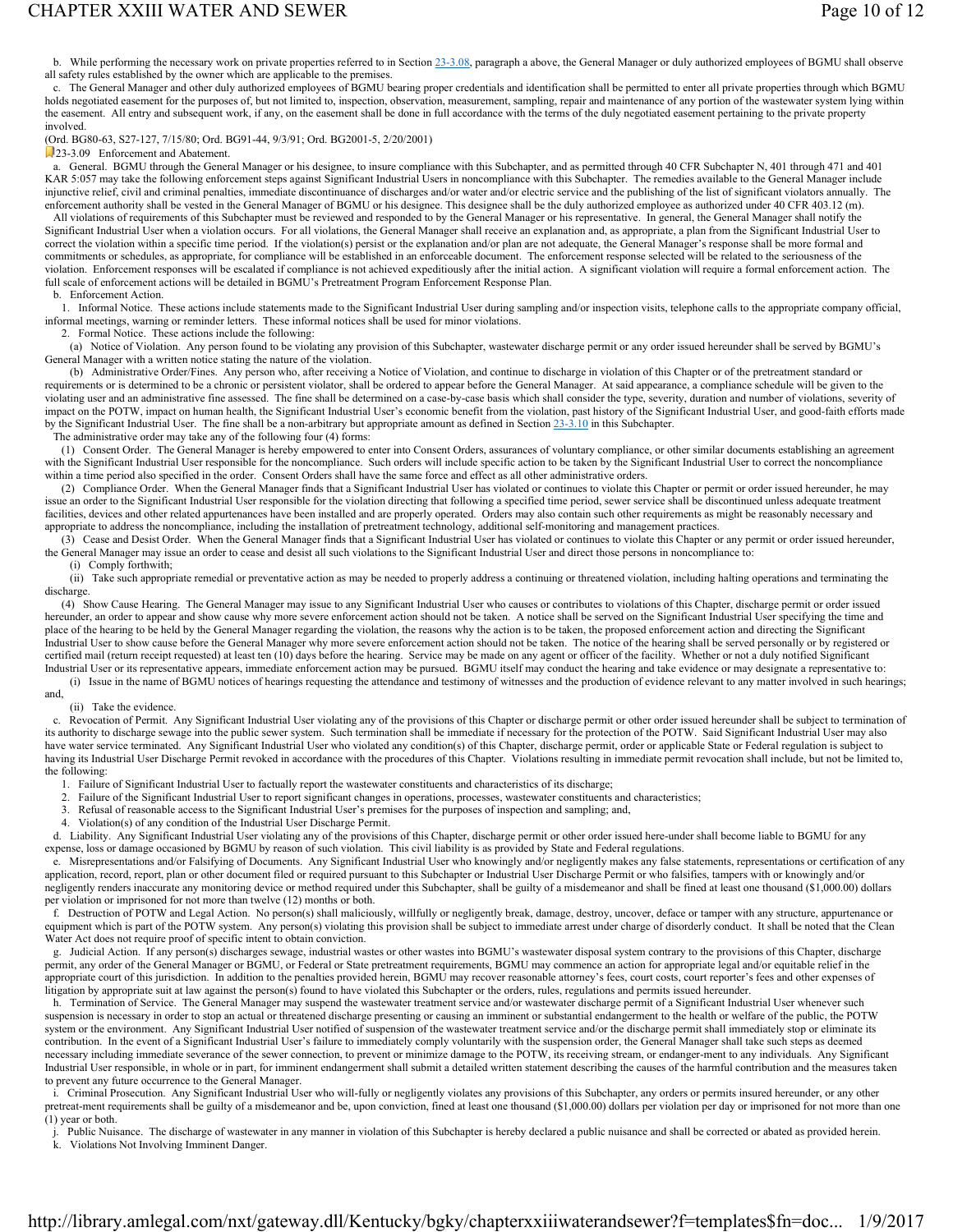1. Notification to Significant Industrial User of actual or threatened violation. Whenever the General Manager determines or has reasonable cause to believe that a discharge of wastewater has occurred, or is about to occur, in violation of the provisions of this Subchapter, or any other applicable law or regulation, he shall notify the Significant Industrial User of such violation; however, failure of the General Manager to provide notice to the Significant Industrial User shall not in any way relieve the Significant Industrial User from any consequences of a wrongful or illegal discharge. The notice shall state:

(a) The nature of the actual or threatened violation of this Section.

 (b) The time within which the Significant Industrial User must take appropriate measures to prevent any threatened violation, or the recurrence of any actual violations, and to furnish evidence to the General Manager that such corrective action has been taken.

 2. Proceedings in the event of failure of Significant Industrial User to furnish satisfactory evidence of corrective action within time prescribed by notice. In the event the Significant Industrial User fails to furnish satisfactory evidence to the General Manager that corrective action has been taken within the time prescribed by the notice (or any extensions of time granted by the General Manager), the General Manager may:

(a) Suspend the water, sewer and/or electric service if this action will serve to prevent any further violations by the Significant Industrial User.

(b) Sever his sewer connection(s), or take such other steps as may be required in order to insure that no prohibited wastewater is introduced into the public sanitary sewer.

l. Violations Involving Imminent Danger.

 1. The General Manager may suspend the water and/or electric service when such suspension is necessary, in the opinion of the General Manager, in order to stop an actual or threaten-ed discharge which presents or may present an imminent or subs-tantial endangerment to the health or welfare of persons to the environment, causes interference to the wastewater system or causes BGMU to violate any condition of its NPDES Permit.

2. Any person notified of a suspension of his water and/or electric service shall immediately stop or eliminate the discharge. In the event of a failure of the person to comply voluntarily with the suspension order, the General Manager shall take such steps as deemed necessary including immediate severance of the sewer connection to prevent or minimize damage to the wastewater system or endangerment to any individuals. The General Manager shall reinstate the water, sewer and/or electric service upon proof of the elimination of the noncomplying discharge. A detailed written statement submitted by the Significant Industrial User describing the causes of the harmful discharge and the measures taken to prevent any future occurrence shall be submitted to the General Manager within five (5) days of the date of occurrence.

 m. Assessment of Damages to Significant Industrial Users. When a discharge of wastewater causes an obstruction, damage, or any other impairment to the wastewater system, the General Manager may assess a charge against the Significant Industrial User for the work required to clean or repair the facility and these charges will be billed directly to the Significant Industrial User when costs are final. The General Manager shall have such remedies for the collection of such costs as he has for the collection of sewer service charges.

 n. Judicial Relief. In cases of violations of this Subchapter, BGMU shall have the right to seek injunctive relief and any other relief of a civil or criminal nature against the violators, which right shall be in addition to the right to take non-judicial action as set out in paragraphs b and c of the Section. In any judicial action of a civil nature, BGMU shall have the right to recover from the violator of this Subchapter any actual damages sustained, including the costs, if any, incurred by BGMU, in corrective or preventive action taken for the purpose of protecting the integrity of the wastewater system, reasonable attorney's fees, court costs, court reporters' fees and other expenses of litigation.

(Ord. BG80-63, S27-128, 7/15/80; Ord. BG86-60, 12/16/86; Ord. BG91-44, 9/3/91; Ord. BG95-45, 12/5/95; Ord. BG2001-5, 2/20/2001; Ord. BG2013-32, 9/17/2013; Ord. BG2014-11, 6/3/2014)

 $23-3.10$  Penalty.

 Any person who is found to have violated any provision of this Subchapter, may, under Administrative Order, be fined not less than one hundred (\$100.00) dollars, nor more than one thousand (\$1,000.00) dollars for each offense. Each day on which a violation shall occur or continue shall be deemed a separate and distinct offense. In addition to the penalties provided herein, BGMU may recover reasonable attorney's fees, court costs, court reporter's fees and other expenses of litigation by appropriate suit at law allows against the person found to have violated this Subchapter or the orders, rules and regulations issued hereunder.

(Ord. BG80-63, S27-129, 7/15/80; Ord. BG91-44, 9/3/91; Ord. BG2001-5, 2/20/2001)

**23-3.11** Public Notification of Significant Non-Compliance.

 On an annual basis, a public notice shall be published one time only in the largest daily newspaper published in the publication area of Significant Industrial Users which, during the previous twelve (12) months, met the criteria for the "Significant Non-Compliance" as defined in this Subchapter.

(Ord. BG80-63, S27-130, 7/15/80; Ord. BG91-44, 9/3/91; Ord. BG2013-32, 9/17/2013)

**23-4 WATER SYSTEM.** 

23-4.01 Definitions.

As used in this Subchapter:

"Act" shall mean the Safe Drinking Water Act of 1974, P.L. 93-523 (42USC & 300f, et seq.).

"BGMU" shall mean the Bowling Green Municipal Utilities of Bowling Green, Kentucky.

"Building" shall mean a structure having walls and a roof designed and used for the housing, shelter, enclosure or support of persons, animals or property.

"City" shall mean the City of Bowling Green, Kentucky.

 "Cross Connection" shall mean a physical connection or arrangement between two (2) otherwise separate systems, one (1) of which contains potable water and the other being either water of unknown or questionable safety, or steam, gas or chemicals, whereby there may be flow from one (1) system to the other, the direction of flow depending on the pressure differential between the two (2) systems.

"Easement" shall mean an acquired legal right for the specific use of land owned by others.

 "General Manager" shall mean the General Manager of the Bowling Green Municipal Utilities (BGMU) of Bowling Green, Kentucky, or his authorized deputy, agent or representative. "Health Officer" shall mean any duly authorized agent of the Bowling Green-Warren County Health Department.

"May" is permissive (see "Shall", this Subchapter).

"Person" shall mean any individual, firm, company, association, society, corporation or group.

 "pH" shall mean the logarithm of the reciprocal of the hydrogen ion concentration. The concentration is the weight of hydrogen ions in grams per liter of solution. Neutral water, for example, has a pH value of seven (7).

 "Plumbing Inspector" shall mean the individual assigned by the Commonwealth of Kentucky Department of Natural Resources and Environmental Protection Cabinet to enforce the plumbing laws and codes of the Commonwealth of Kentucky within BGMU of Bowling Green, Kentucky.

 "Shall" is mandatory. "Suspended Solids" shall mean total suspended matter that either floats on the surface of, or is in suspension in, water, wastewater or other liquids, and that is removable by standard methods

of laboratory filtering.

"TTO" shall mean Total Toxic Organics.

"Total Solids" shall mean solids in water, wastewater or other liquids; includes suspended and dissolved solids; all material remaining as residue after water has been evaporated.

"User" shall mean any person, entity or organization that is connected to and uses water from BGMU.

 "Water Distribution System" shall mean the structures, equipment and processes owned and maintained by BGMU, or any public or private utility that purchases water from the BGMU system.

"Water Treatment Plant" (WTP) shall mean an arrangement of devices and structures for treatment and pumping of potable water.

"Watercourse" shall mean a natural or artificial channel for the passage of water either continuously or intermittently.

23-4.02 Water Shortage Response.

 a. Whenever the General Manager of BGMU and the Manager or the acting Manager of the Warren County Water District (WCWD), the public purveyors of potable water in the City of Bowling Green and Warren County, find that a potential shortage of the supply of treated water exists or will exist, upon written certification thereof to the Mayor of the City of Bowling Green and the Judge Executive of Warren County, the Mayor and the Judge Executive may publicly declare a "Water Shortage Advisory" pursuant to KRS Chapter 39A. In addition to the declaration, the Mayor and the Judge Executive shall call upon all customers of BGMU and the WCDW to employ voluntary water conservation and to eliminate the waste of all treated water.

 b. Whenever the General Manager of BGMU and the Manager of the WCDW, the public purveyors of potable water in the City and Warren County, find that a condition exists where they will not be able to meet the expected needs of their customers, upon written certification thereof to the Mayor and the Judge Executive, the Mayor and Judge Executive may publicly declare a "Water Shortage Alert". In addition to the declaration, the Mayor and Judge Executive may call upon all customers of BGMU and the WCDW to employ voluntary water conservation and to eliminate the waste of all treated water and to use treated water outside of buildings (such usage to include but not limited to car washing, driveway washing, filling of swimming pools, use and filling of fountains and watering of lawns, bushes and trees) only in accordance with the following schedule:

1. Outside use for addresses ending in an odd number shall be limited to Tuesdays, Thursdays and Saturdays; and,

2. Outside use for addresses ending in an even number shall be limited to Wednesdays, Fridays and Sundays.

 BGMU shall also be authorized to implement a twenty (20%) percent Water Shortage Alert surcharge on all water used in excess of the user's six (6) month average usage immediately preceding the month of the Water Shortage Alert.

 c. Whenever the General Manager of BGMU and the Manager of the WCWD find that BGMU and the WCWD are unable to meet the expected needs of their customers and that such a condition will exist for some period of time in the future, and upon written certification thereof to the Mayor and Judge Executive, the Mayor and Judge Executive may publicly declare a "Water Shortage Emergency". In addition to the declaration, the Mayor and Judge Executive may call upon all customers of BGMU and the WCWD to employ voluntary water conservation